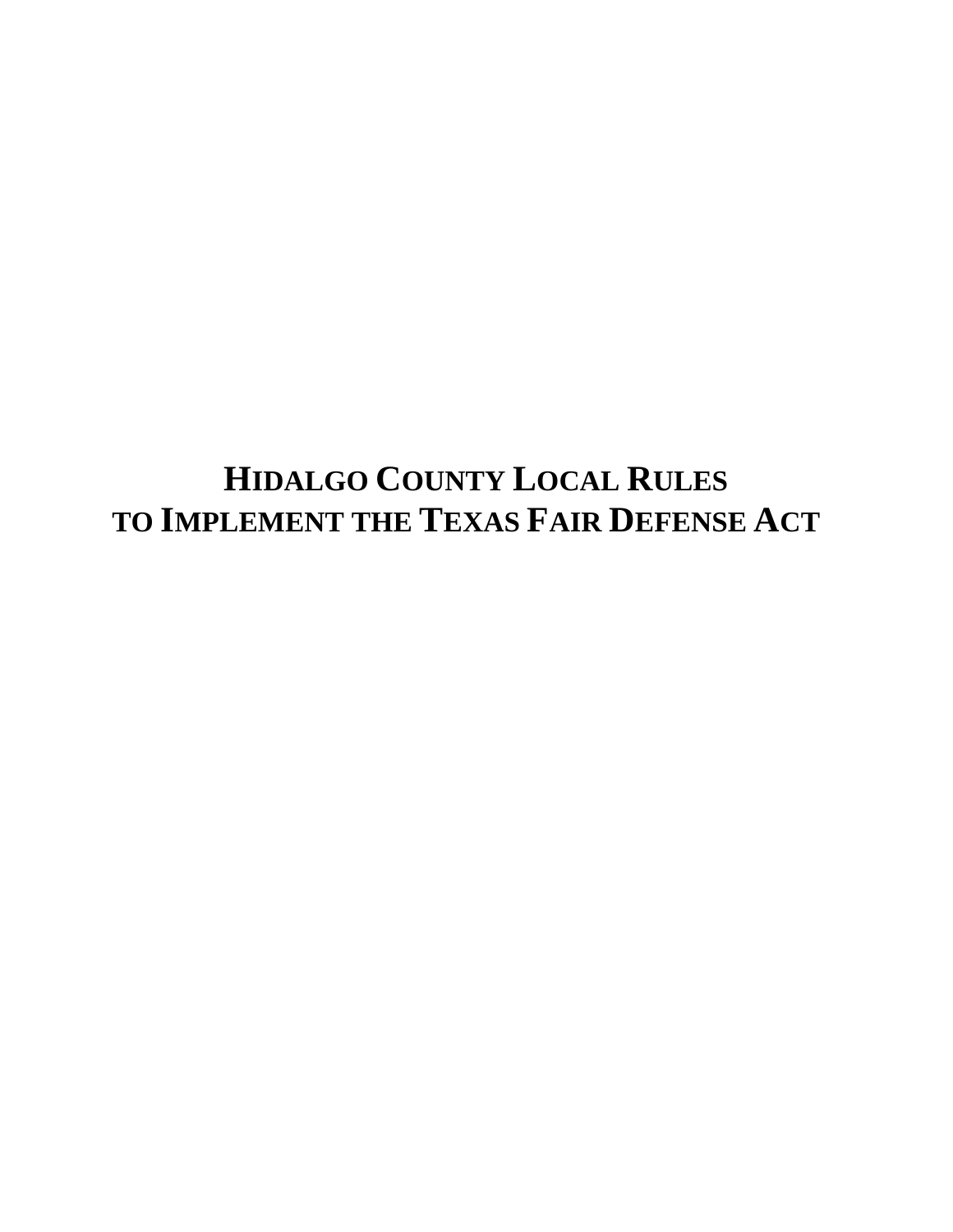# **HIDALGO COUNTY LOCAL RULES TO IMPLEMENT THE TEXAS FAIR DEFENSE ACT**

# **STANDARDS AND PROCEDURES RELATED TO APPOINTMENT OF COUNSEL FOR INDIGENT DEFENDANTS IN HIDALGO COUNTY**

To implement the Texas Fair Defense Act (FDA, Acts 2001, 77<sup>th</sup> Leg.), the following Local Rules of Administration are adopted under Texas Local Government Code § 74.093, effective January 1, 2002:

## **INDIGENT DEFENSE**

## **Rule 1. Applicability**

1.01 The rules in this Part will govern criminal procedures in all municipal, justice of the peace, county, and district courts in this County, notwithstanding any other local rule to the contrary.

## **Rule 2. Procedures for Timely Appointment of Counsel**

# 2.01 *Prompt Appearance Before a Magistrate*.

(a)The magistrates of this county will inform supervisory personnel of all law enforcement agencies operating within the county that each time a person is arrested, Texas law requires the officer making the arrest and any officer who later has custody to ensure that the person is taken before a magistrate without unnecessary delay, and never more than 48 hours after arrest.

(b) The judges of this county will work with the magistrates, prosecutors, and law enforcement agencies in the county to devise appropriate procedures for meeting the time standards set forth in Rule 2.01(a).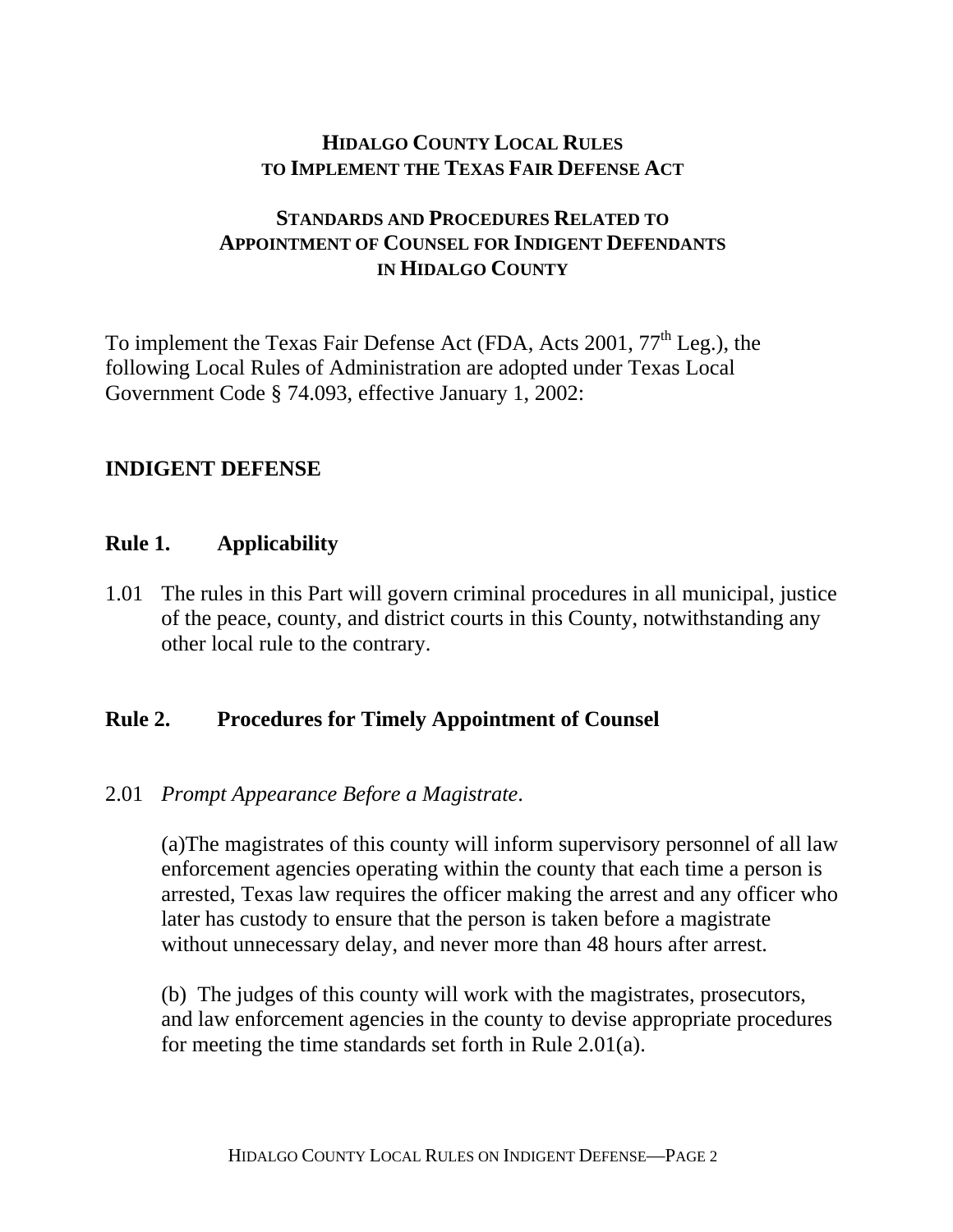(c) Whenever an arrested person is first brought before a magistrate, the magistrate shall record the date and time that the person was first arrested and when the person was taken into custody.

(d) Each time a magistrate or a judge has reasonable cause to believe that a law enforcement officer has engaged in unnecessary delay in taking a defendant before a magistrate after arrest, the magistrate or judge will inform the law enforcement officer's supervisors. In the event of repeated incidents of unnecessary delay by a law enforcement agency or officer, the judges will initiate communications with the law enforcement agency regarding corrective measures to ensure compliance with Rule 2.01(a) and with any procedures adopted pursuant to Rule 2.01(b).

## 2.02 *Responsibilities of the Magistrate*.

(a) Whenever an arrested person is first brought before a magistrate, the magistrate shall immediately perform the duties described in Article 15.17 of the Code of Criminal Procedure, including:

- (1) The magistrate shall specifically inform the person arrested of the person's right to request appointment of counsel if the person cannot afford counsel.
- (2) The magistrate shall specifically ask the person arrested whether the person wants to request appointment of counsel.
- (3) The magistrate shall specifically inform the person of the procedures for requesting appointment of counsel.
- (4) The magistrate shall ensure that reasonable assistance in completing the necessary forms for requesting appointment of counsel is provided to the person at the time of the Article 15.17 hearing.
- (5) The magistrate shall ensure that the above information and assistance are provided in a manner and using terminology and language that the arrested person can understand.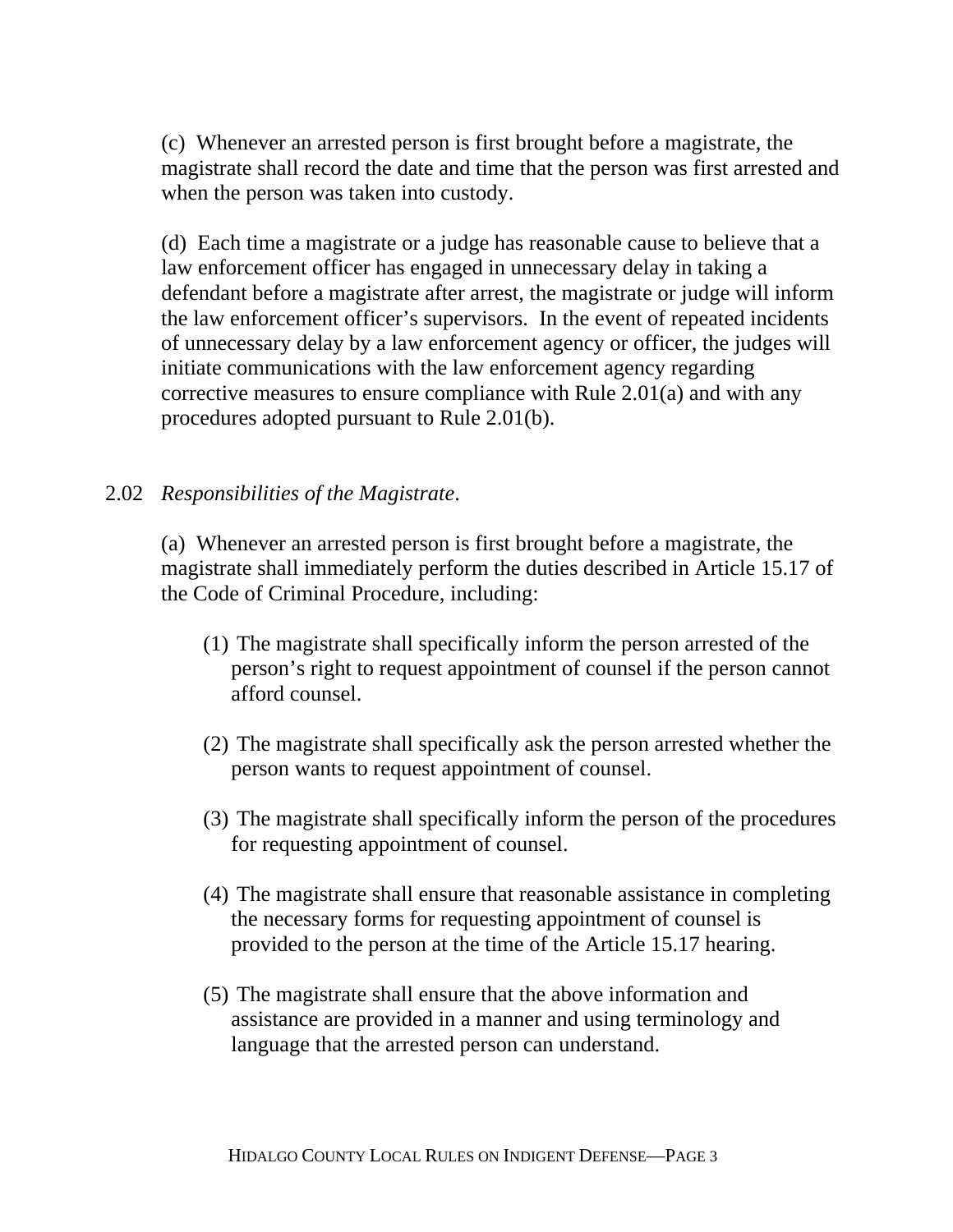- (6) If the arrested person does not speak and understand the English language or is deaf, the magistrate shall ensure that the information and assistance are provided with the assistance of an interpreter consistent with Articles 38.30 and 38.31 of the Code of Criminal Procedure.
- (7) If a magistrate has cause to believe that a person is not mentally competent to decide whether to request counsel, the magistrate will enter a request for counsel on the person's behalf. The magistrate shall record this request for counsel in a way that alerts the person making the appointment that counsel competent to represent mentally ill defendants should be appointed.

(b) In each case in which an arrested person is taken before a magistrate for an Article 15.17 hearing, the magistrate will make an electronic or written record documenting:

(1) that the magistrate informed the person of the person's right to request appointment of counsel;

(2) that the magistrate asked the person whether the person wanted to request appointment of counsel; and

(3) whether the person requested appointment of counsel.

(c) The record required under Rule 2.02 may be combined on the same form used to record the arrested person's request for appointment of counsel and to transmit that request to the person making the appointment.

(d) The records required under this Rule shall be maintained for the same period required for all official records of criminal court proceedings.

2.03 *Transmittal of Request for Appointed Counsel*. If the person arrested requests appointment of counsel and has completed the necessary forms, the magistrate shall transmit or cause to be transmitted to the appointing judge or person(s) designated by the judges to appoint counsel the forms requesting appointment of counsel. The forms requesting appointment of counsel shall be transmitted without unnecessary delay and so that the person making the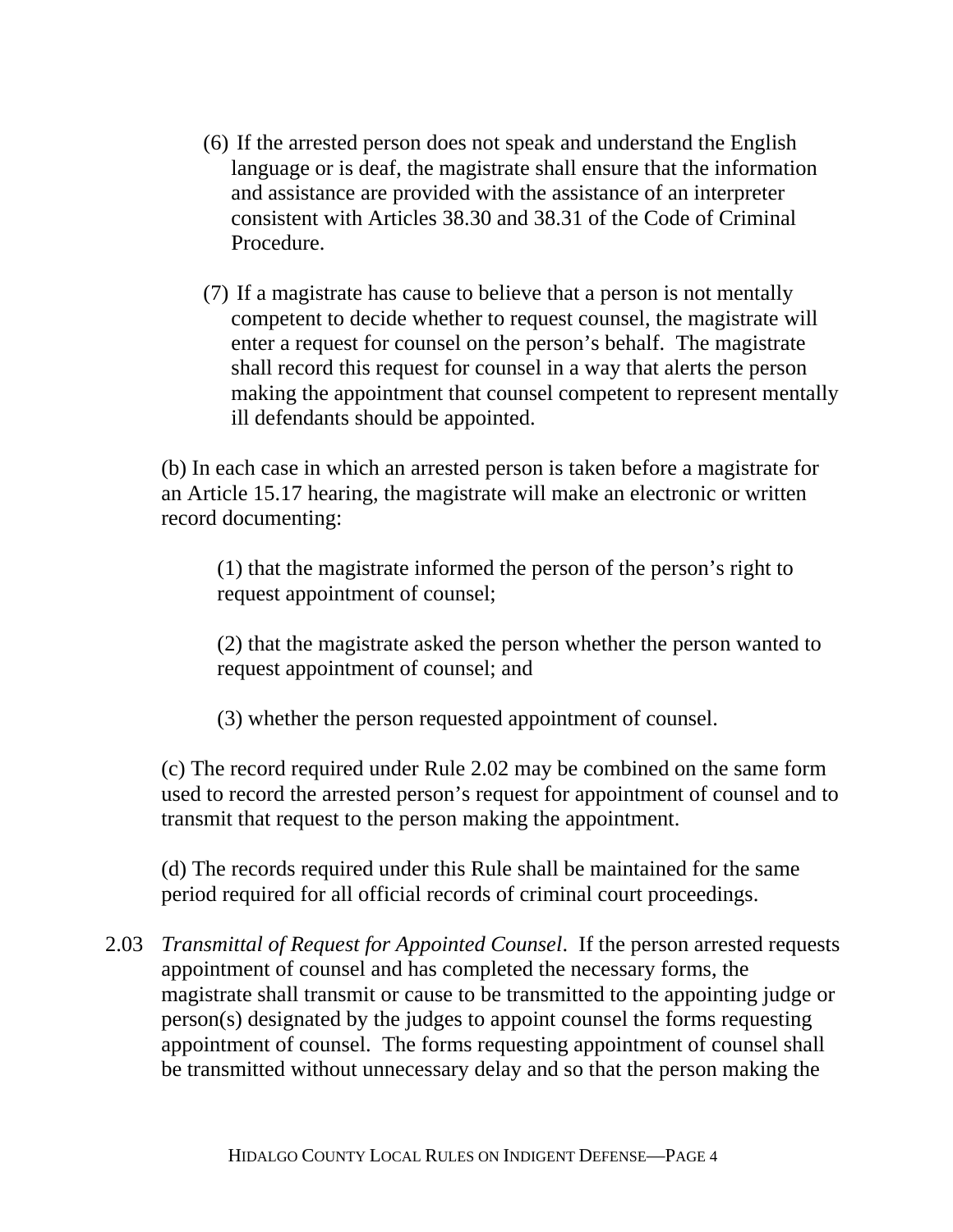appointment receives the forms no later than 24 hours after the request is made.

2.04 *Prompt Appointment of Counsel*. Counsel shall be appointed in the manner specified in Rule 4 below, as soon as possible, but not later than the end of the first working day after the date on which the appointing judge or person(s) designated by the judges to appoint counsel receives the defendant's request for counsel. "Working day" means Monday through Friday, except for official state holidays.

# **Rule 3. Procedures and Financial Standards for Determining Whether a Defendant is Indigent**

# 3.01 *Definitions*. As used in this rule:

(a) "Net household income" means all income of the defendant and spousal income actually available to the defendant. Such income shall include: takehome wages and salary (gross income earned minus those deductions required by law or as a condition of employment); net self employment income (gross income minus business expenses, and those deductions required by law or as a condition of operating the business); regular payments from a governmental income maintenance program, alimony, child support, public or private pensions, or annuities; and income from dividends, interest, rents, royalties, or periodic receipts from estates or trusts. Seasonal or temporary income shall be considered on an annualized basis, averaged together with periods in which the defendant has no income or lesser income.

(b) "Non-exempt assets and property" means cash in hand, stocks and bonds, accounts at financial institutions, and equity in real or personal property that can be readily converted to cash, other than assets and property exempt from attachment under state law.

(c) "Household" means all individuals who are actually dependent on the defendant for financial support.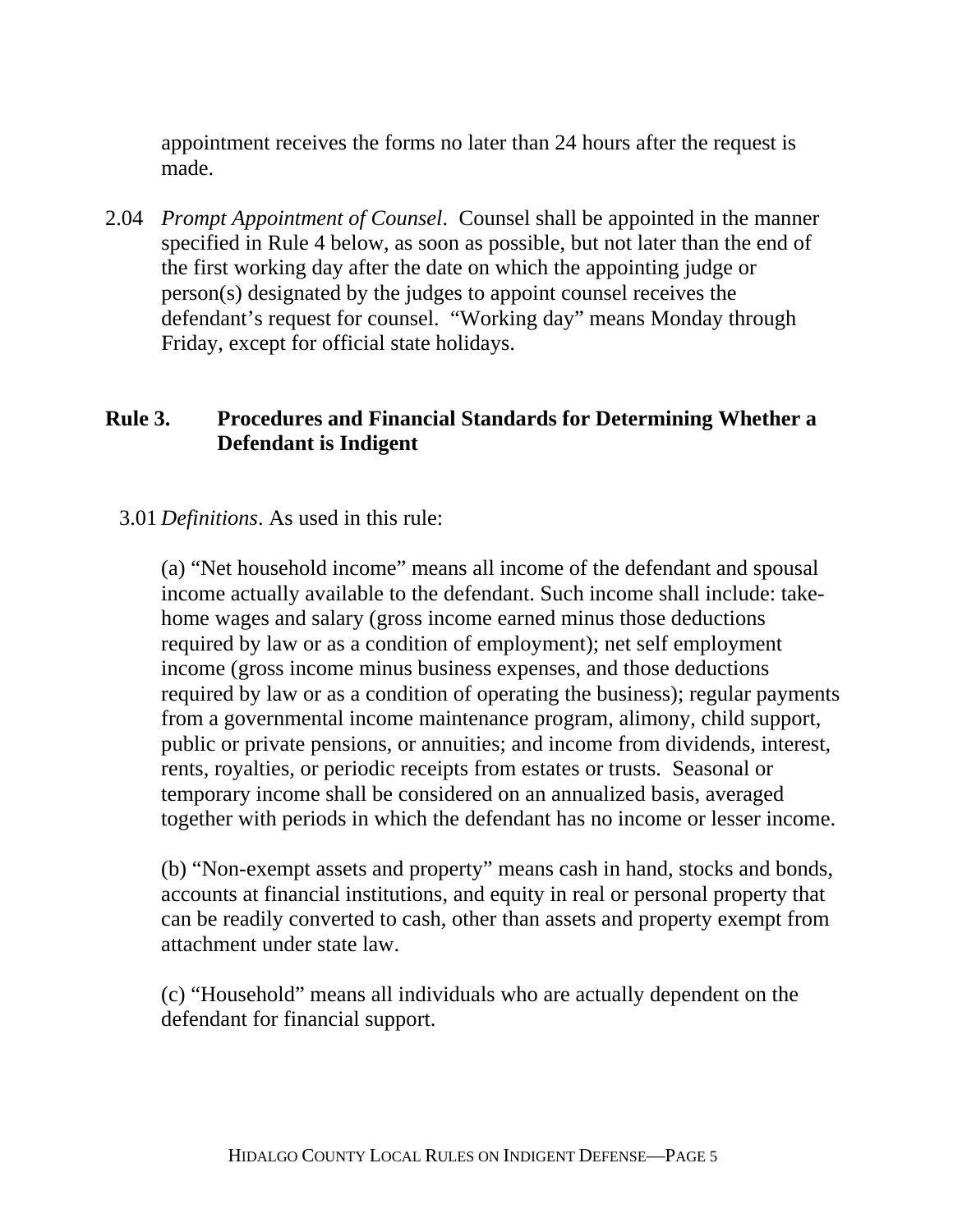(d) "The cost of obtaining competent private legal representation" includes the reasonable cost of support services such as investigators and expert witnesses as necessary and appropriate given the nature of the case.

3.02 *Financial Standards for Determining Indigence*. The financial standards set forth below shall be used to determine whether a defendant is indigent and shall be applied equally to each defendant in the county.

 (a) A defendant is considered indigent if the defendant's net household income:

(1) does not exceed 125% of the Poverty Guidelines as established and revised annually by the United States Department of Health and Human Services and published in the Federal Register; and

(2) does not exceed double the estimated cost of obtaining competent private legal representation on the offense(s) with which the defendant is charged.

(b) A defendant is considered indigent if, at the time of requesting appointed counsel, the defendant or the defendant's dependents have been determined to be eligible to receive food stamps, Medicaid, Temporary Assistance for Needy Families, Supplemental Security Income, or public housing.

(c) A defendant is considered indigent if the defendant:

(1) is currently serving a sentence in a correctional institution, is currently held in custody, is currently residing in a public mental health facility, or is the subject of a proceeding in which admission or commitment to such a mental health facility is sought; and

(2) has no non-exempt assets or property in excess of the amounts specified in Rule 3.02(a)(2).

(d) A defendant who does not meet any of the financial standards above shall nevertheless be determined indigent if the defendant is otherwise unable to retain private counsel without substantial hardship to the defendant or the defendant's dependents, taking into account the nature of the criminal charge(s), the anticipated complexity of the defense, the estimated cost of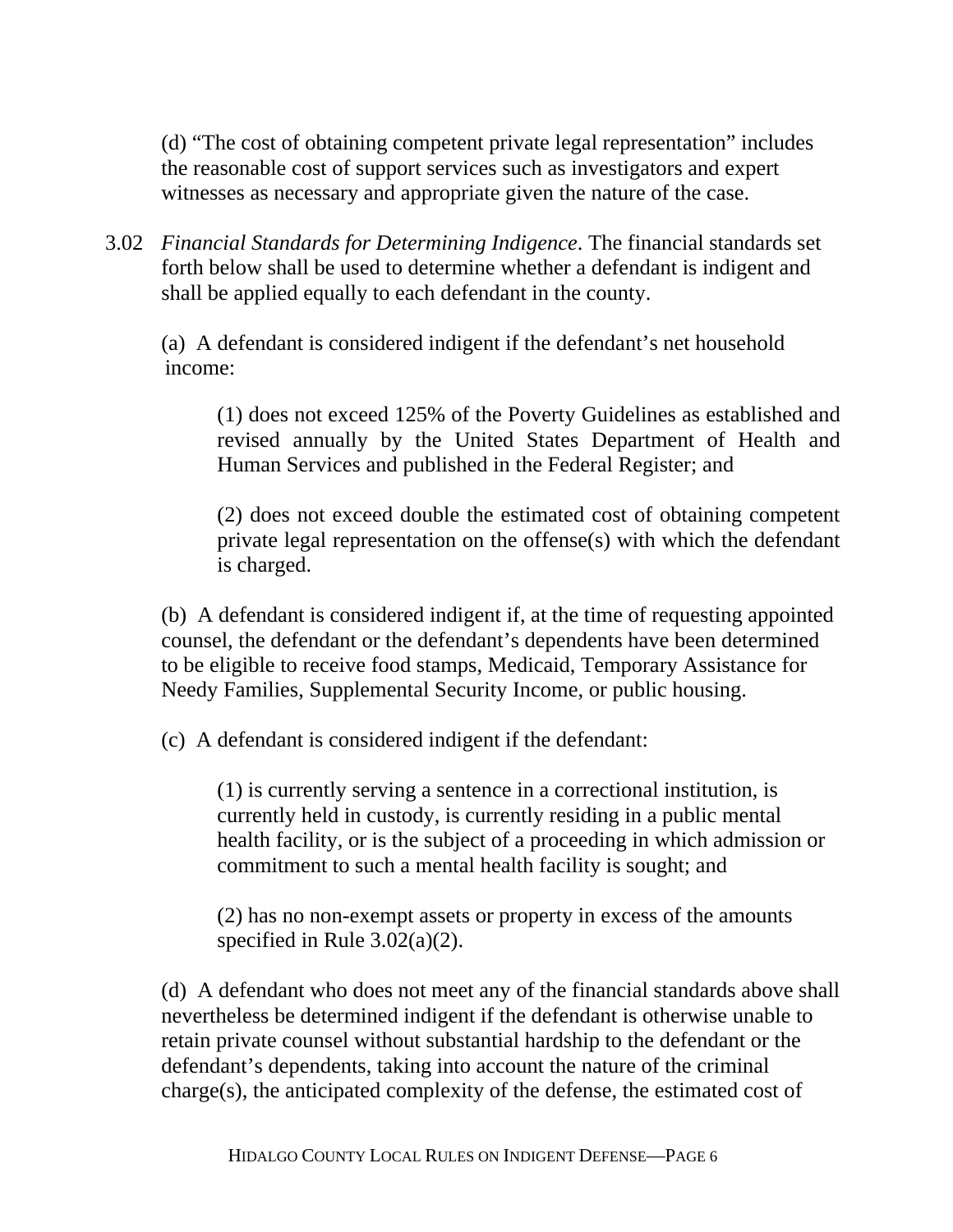obtaining competent private legal representation for the matter charged, and the amount needed for the support of the defendant and the defendant's dependents.

# 3.03 *Appointing Counsel for Partially Indigent Defendants*.

(a) A defendant determined to be partially indigent shall be eligible for appointment of counsel only upon payment to the county of an appointment fee of \$100 if charged with one or more misdemeanors, or \$200 if charged with one or more felonies. If a defendant determined to be partially indigent pleads or is found guilty, the court may order the defendant to comply with a payment schedule to reimburse the county for all indigent defense costs in the case.

(b) A defendant shall be considered partially indigent if the defendant does not meet any of the standards for indigence set forth in Rule 3.02 and:

(1) the defendant's net household income is greater than 125% but does not exceed 175% of the Poverty Guidelines as established and revised annually by the United States Department of Health and Human Services and published in the Federal Register; and

(2) the value of the non-exempt assets and property owned by the defendant:

(i) does not exceed \$2,500.00;

(ii) does not exceed \$5,000.00 in the case of a defendant whose household includes a person who is age 60 or over, disabled, or institutionalized; or

(iii) does not exceed double the estimated cost of obtaining private legal representation on the offense(s) with which the defendant is charged.

3.04 *Factors Not to be Considered*.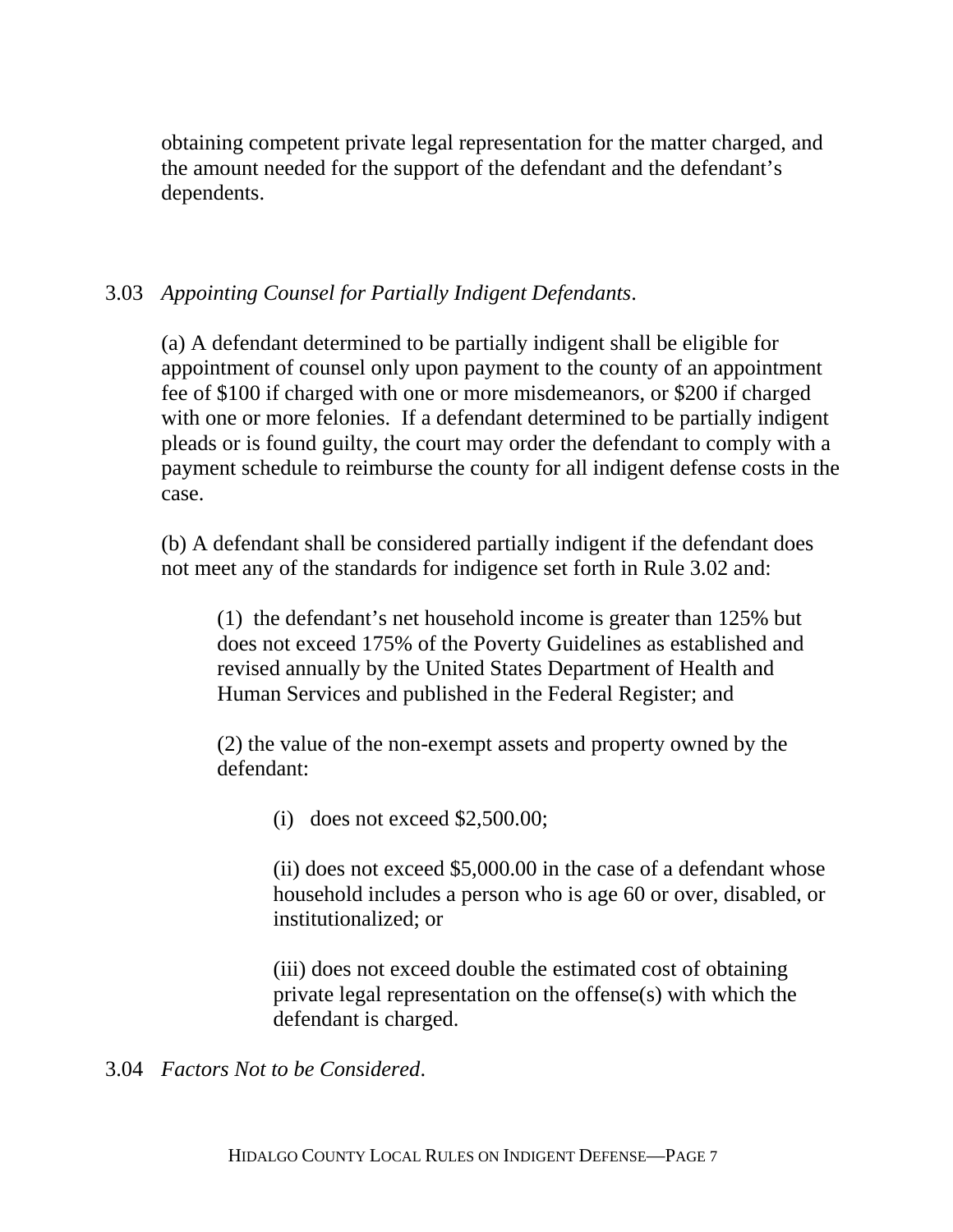(a) A defendant's posting of bail or ability to post bail may not be considered in determining whether the defendant is indigent or partially indigent. Even when a defendant has posted bail, the defendant's financial circumstances are measured by the financial standards stated in this rule.

(b) The resources available to friends or relatives of the defendant may not be considered in determining whether the defendant is indigent. Only the defendant's financial circumstances as measured by the financial standards stated in this rule shall be used as the basis for determining indigence.

# 3.05 *Procedures for Determining Indigence*.

(a) As soon as possible following arrest, and in any event not later than the Article 15.17 hearing, [the person or agency designated in this rule by the judges] shall provide each arrested person who wants to request appointment of counsel with a form approved by the judges on which the arrested person will provide under oath the necessary information concerning the person's financial resources and will indicate that the person requests appointment of counsel. [The person or agency designated in this rule by the judges] shall provide the arrested person reasonable assistance in completing the form.

(b) The form requesting appointment of counsel and containing the information concerning the arrested person's financial resources will be transmitted to the appointing judge or person(s) designated by the judges to appoint counsel in accordance with Rules 2.03 and 4.05.

(c) The appointing judge or person(s) designated by the judges to appoint counsel will determine whether the person meets the financial standards for indigence in Rule 3.02. The determination will be recorded on the form requesting appointment of counsel and the form will be filed with the other orders in the case.

(d) The arrested person may be required by the magistrate, the appointing judge, or the judge presiding over the case to respond to examination regarding the person's financial resources.

(e) A written or oral statement elicited under this article or evidence derived from the statement may not be used for any purpose, except to determine the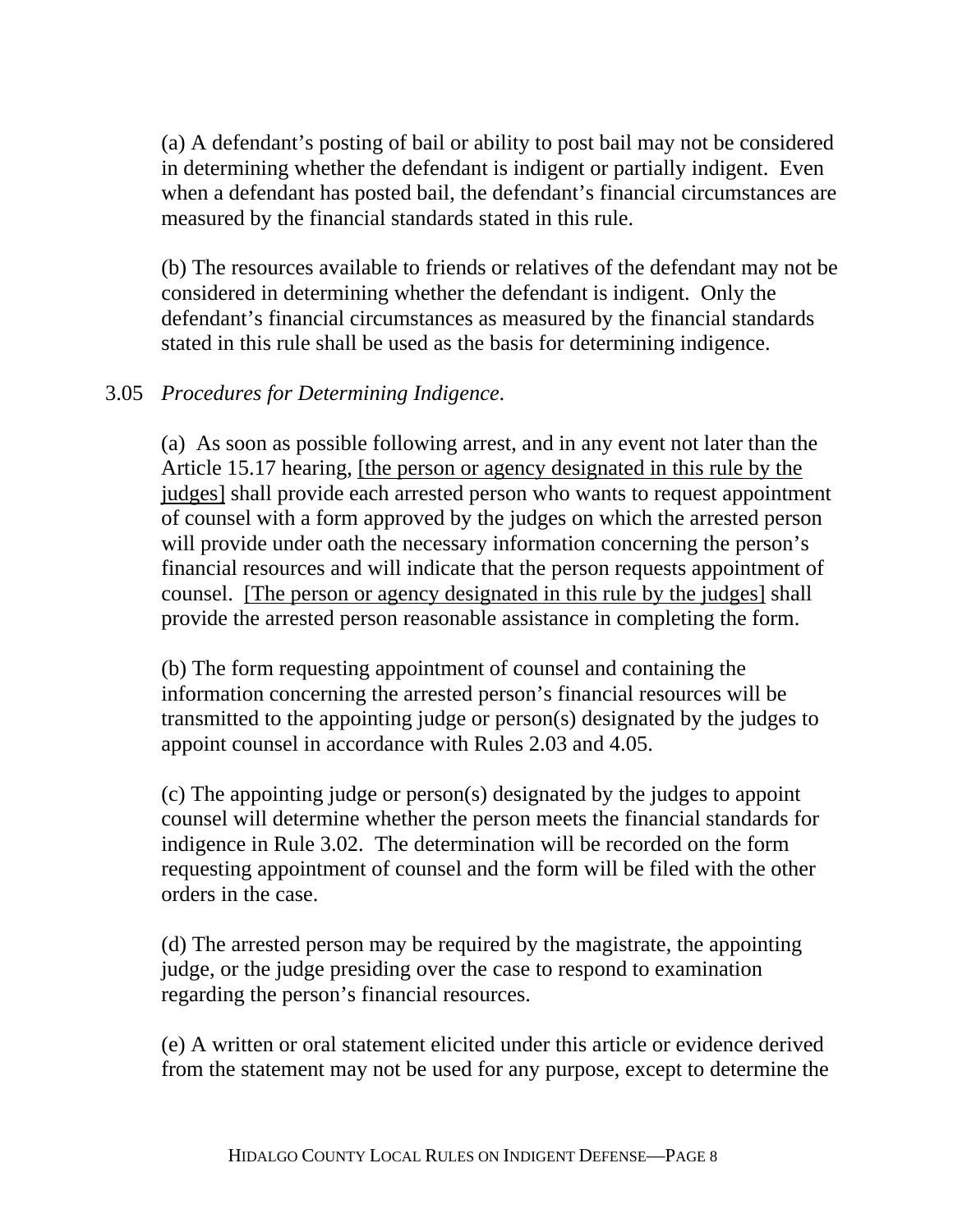defendant's indigence or to impeach the direct testimony of the defendant regarding the defendant's indigence.

(f) A defendant determined to be indigent is presumed to remain indigent for the remainder of the case unless a material change in the defendant's financial circumstances occurs.

(g) A defendant's status as indigent or not indigent may be reviewed in a formal hearing at any stage of a court proceeding based on evidence of a material change in the defendant's financial circumstances. A defendant's status as indigent or not indigent also may be reviewed in a formal hearing at any stage of a court proceeding based on additional information regarding financial circumstances, subject to the presumption. If a defendant previously determined to be indigent subsequently is determined not to be indigent, the attorney shall be compensated by the county in accordance with these Rules for time reasonably expended on the case.

3.06 *Payment by Defendant*. A court that finds that a criminal defendant has financial resources to offset, in part or in whole, the costs of legal services provided under this Part may order the defendant to pay the county that portion of the costs of legal services provided that it finds on the record that the defendant is able to pay.

## **Rule 4. Selection and Appointment of Counsel**

- 4.01 *Method of Appointment*. Attorneys shall be appointed to represent indigent defendants from public appointment lists using a system of rotation as described in Article 26.04(a) of the Code of Criminal Procedure and as further specified in this rule.
- 4.02 *Public Appointment Lists*. The judges hereby establish the following public appointment lists from which counsel for indigent defendants shall be appointed:

(a) A Juvenile List consisting of attorneys eligible for appointment in Juvenile cases.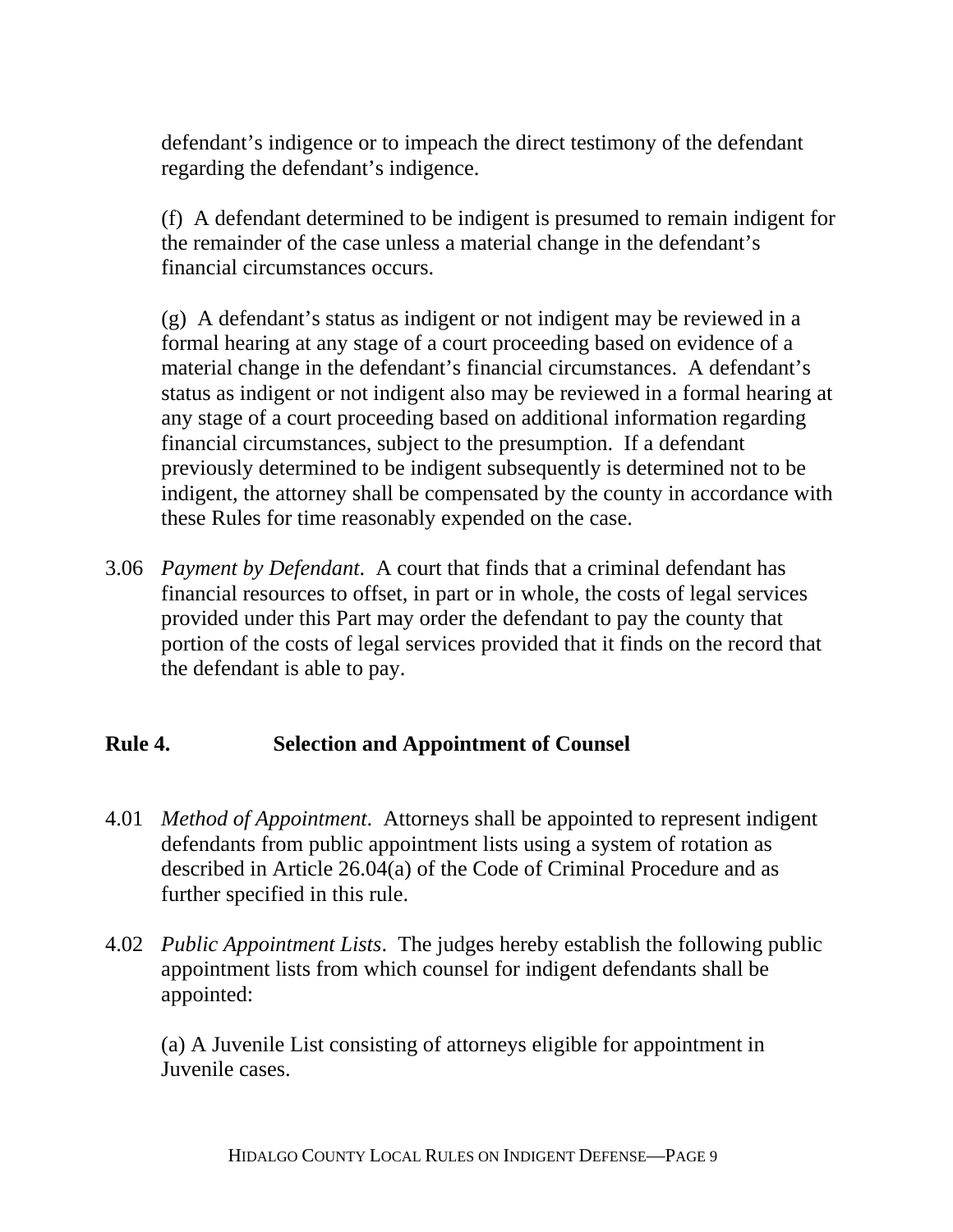(b) A Misdemeanor List consisting of attorneys eligible for appointment in Class A and B misdemeanors.

 (c) A State Jail Felony List consisting of attorneys eligible for appointment in state jail felonies.

(d) A Second/Third Degree Felony List consisting of attorneys eligible for appointment in Second and Third degree felonies

(e) A Sexual Assault wheel consisting of attorneys eligible for appointment in Second and Third degree felonies.

(f) A First Degree Felony List consisting of attorneys eligible for appointment in First degree felonies.

(g) A Capital Felony List consisting of attorneys eligible for appointment in capital murder felonies.

(h) An Appellate List consisting of attorneys eligible for appointment to direct appeals and writs of *habeas corpus*.

(i) Appointment of counsel to represent a defendant in motion to adjudicate proceedings shall be from the list appropriate for the offense(s) charged.

4.03 *Attorney Qualifications*. Four times a year, from the  $1<sup>st</sup>$  through the  $15<sup>th</sup>$  in March, June, September and December, attorneys may apply to be included on one or more of the public appointment lists. To be eligible for placement on each list, attorneys must have met the following minimum qualifications.

1) Misdemeanor List:

(1) Currently Licensed and in good standing with the State Bar of Texas;

(2) Exhibited proficiency and commitment to providing quality representation to criminal defendants;

(3) Exhibited professionalism and reliability when providing representation to criminal defendants;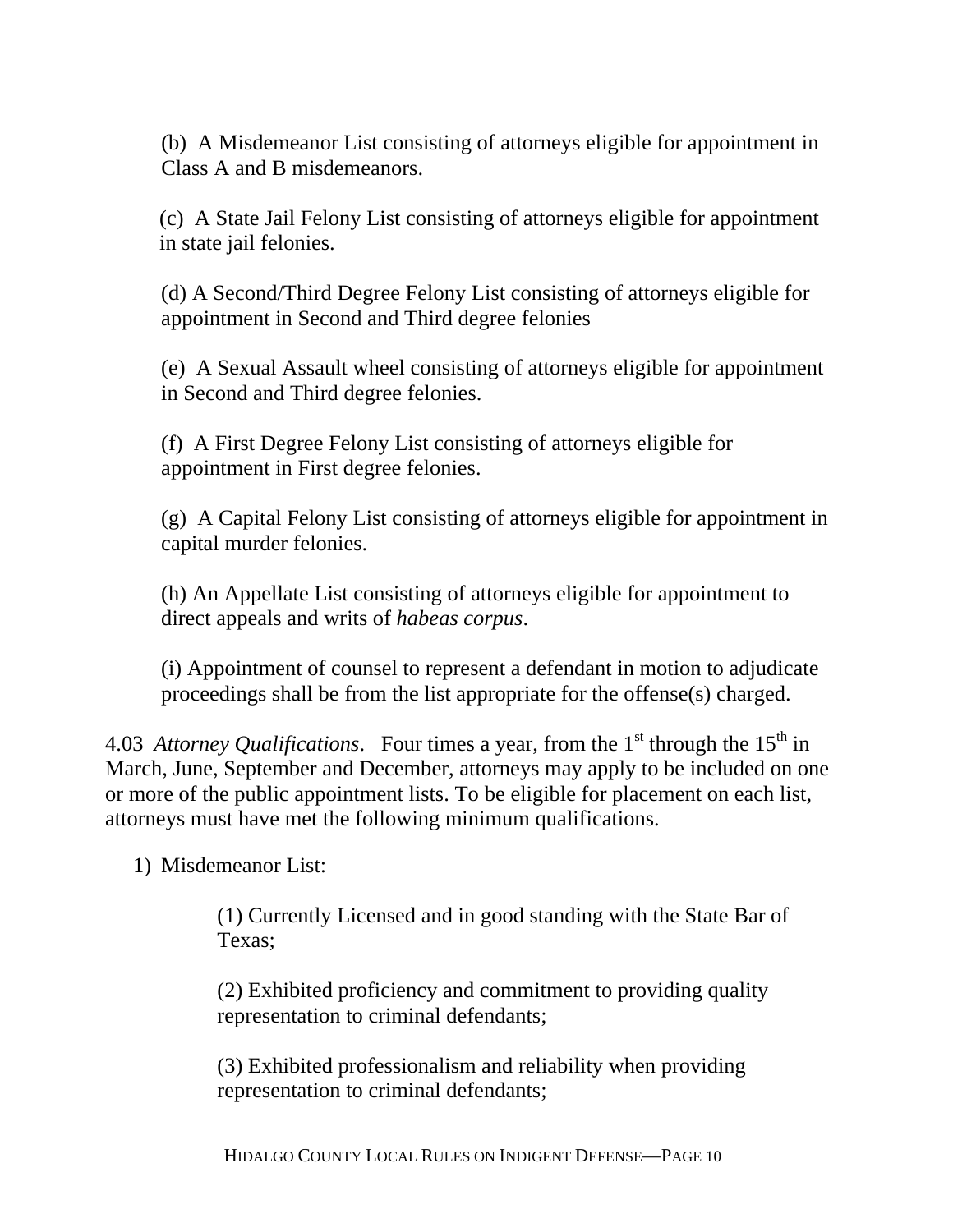(4) Averaged 10 hours a year of continuing legal education courses relating to criminal law as recognized by the State Bar of Texas;

2) Juvenile List:

(1) Currently Licensed and in good standing with the State Bar of Texas;

(2) Exhibited proficiency and commitment to providing quality representation to juvenile offenders;

(3) Averaged 10 hours a year of continuing legal education courses relating to juvenile law recognized by the State Bar of Texas;

3) State Jail Felony:

(1) Have met the qualifications for placement on the Misdemeanor List;

(2) Have practiced in the area of criminal law for at least one year; and

(3) Have tried to verdict at least 3 criminal jury trials as lead counsel or second chair.

4) Third/Second Degree Felony and Sexual Assault

(1) Have met the qualifications for placement on the Misdemeanor List;

(2) Have practiced in the area of criminal law for at least two years; and

(3) Have tried to verdict at least 2 felony jury trials as lead counsel or second chair.

5) First Degree Felony:

(1) Have met the qualifications for placement on the Misdemeanor List;

HIDALGO COUNTY LOCAL RULES ON INDIGENT DEFENSE—PAGE 11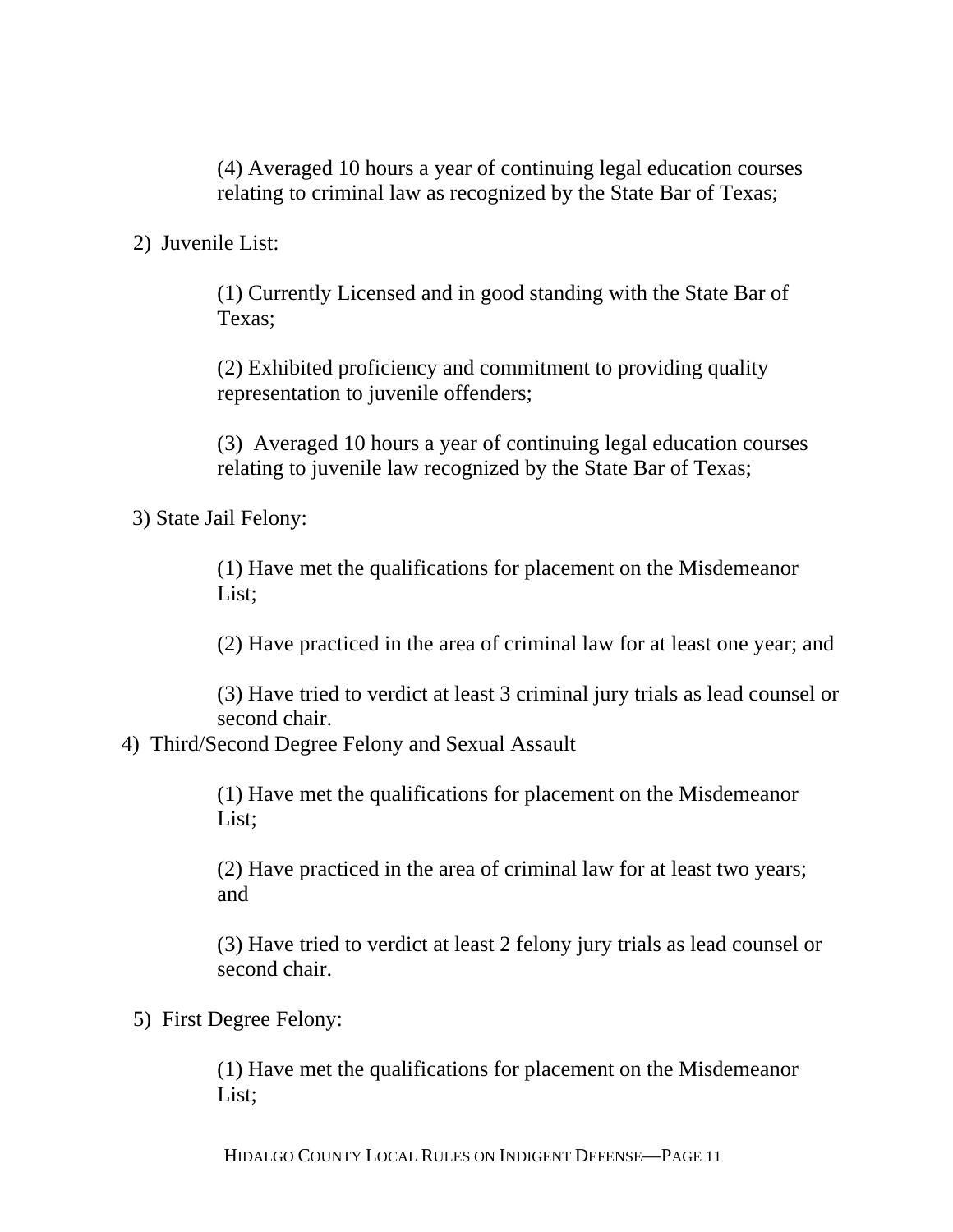(2) Averaged 12 hours a year of continuing legal education courses relating to criminal law as recognized by the State Bar of Texas;

(3) Have practiced in the area of criminal law for at least four years; and

(4) Have tried to verdict four felony jury trials (at least two as lead counsel).

6) Capital Felony List:

(1) Have met the qualifications for placement on the First Degree

(2) Have practiced in the area of criminal law for at least four years;

(3) Have tried to verdict at least ten criminal jury trials as lead counsel, including at least eight felony trials, of which at least six were trials in first or second degree felonies or capital felonies and at least two of which were homicide cases; and

(4) For appointment in capital felony cases where the death penalty is sought the attorney must, in addition, meet the qualifications set forth below in Rule 5.

# 7) Appellate List:

(1) Have met the qualifications set forth in paragraphs (1) through (4) of the requirements for placement on the Misdemeanor List; and

(2) Have met at least one of the following criteria:

(i) be currently board certified in criminal law by the Texas Board of Legal Specialization;

(ii) have personally authored and filed at least 5 criminal appellate briefs or post-conviction writs of *habeas corpus*; or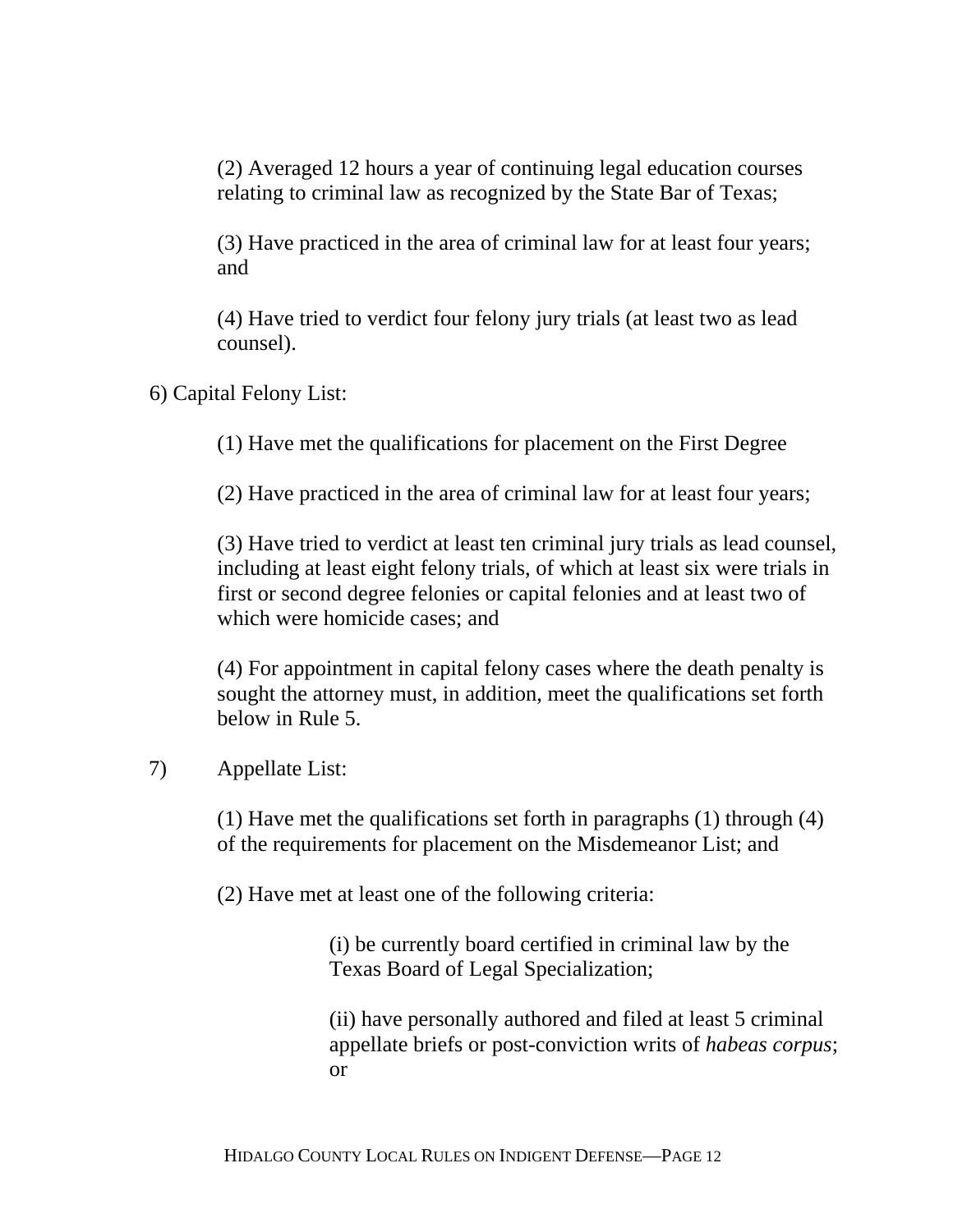(iii) have submitted an appellate writing sample approved by a majority of the judges.

## 4.04 *Approval of Attorneys by the Judges*.

(a) In addition to meeting the attorney qualifications described in Rule 4.03, an attorney may be placed on one or more of the felony appointment lists only if a majority of the felony judges approves the attorney's placement on each such list. In addition to meeting the attorney qualifications described in Rule 4.03, an attorney may be placed on the misdemeanor appointment list only if a majority of the misdemeanor judges approves the attorney's placement on the misdemeanor list.

(b) At least twice a year on May  $1<sup>st</sup>$  through June  $30<sup>th</sup>$  and November  $1<sup>st</sup>$ through December  $30<sup>th</sup>$ , following the submission of attorney applications for the public appointment lists, the felony judges in the county may evaluate the new applicants for each felony appointment list and the attorneys already on the lists based on their performance in court. The judges will approve, by majority vote, those attorneys:

> (1) who meet the attorney qualifications set forth in Rule 4.03 for placement on the list; and

(2) whom the judges consider to be actually competent to adequately handle cases associated with the list.

(c) At least twice a year on May  $1<sup>st</sup>$  through June 30<sup>th</sup> and November  $1<sup>st</sup>$ through December  $30<sup>th</sup>$ , following the submission of attorney applications for the public appointment lists, the misdemeanor judges in the county may evaluate the new applicants for the Misdemeanor List and the attorneys already on the Misdemeanor List based on their performance in court. The judges will approve, by majority vote, those attorneys:

(1) who have met the attorney qualifications set forth in Rule 4.03 for placement on the Misdemeanor List; and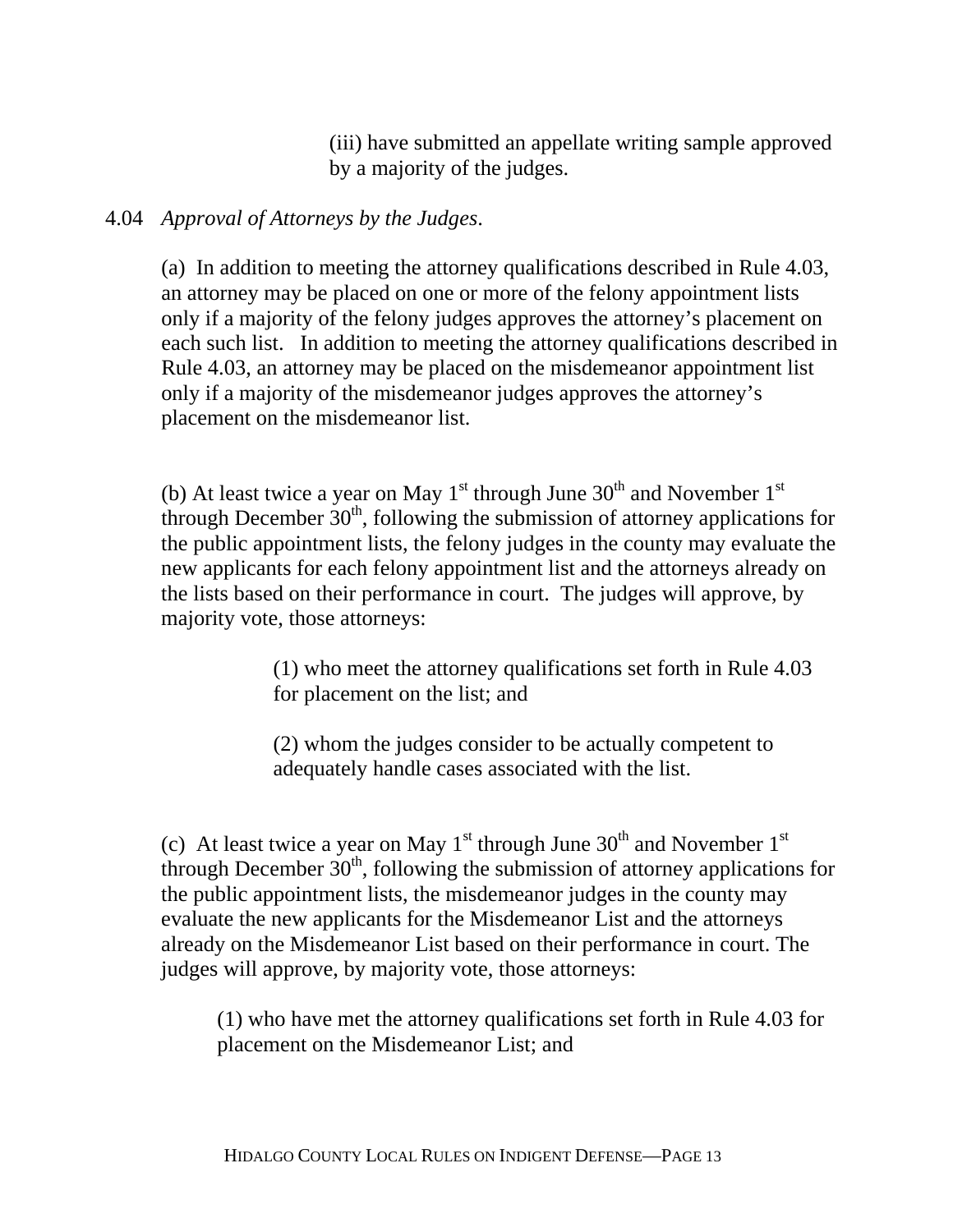(2) whom the judges consider to be actually competent to adequately handle misdemeanor cases.

(d) An attorney may be removed from one or more public appointment lists by a majority of the judges for the corresponding court level whenever the judges determine that the attorney no longer meets the objective qualifications for that list or is not fully competent to adequately handle the category of cases associated with that list. The judges may in their discretion remove an attorney from one or more lists, while continuing to approve the attorney for other lists.

(e) Attorneys failing to appear in court for settings and/or make arrangements to be excused by the court will receive an Attorney Non Compliance Order from the Judge. Appeals for an Attorney Non Compliance Order issued by a judge will be made to the court issuing the Attorney Non Compliance Order no later than 10 days from the issuance of the Attorney Non Compliance Order. Three (3) judicial orders of attorney non compliance issued will result in the removal of attorney from all appointment wheels for 3 months.

4.05 *Assignment of Attorneys*. The following method shall be used to assign attorneys from the appropriate public appointment list to represent individual defendants:

(a) At any given time, one district judge will serve as appointing judge for all defendants charged with felonies, and one county court at law judge will serve as appointing judge for all defendants charged with misdemeanors.

(b) Each judge will serve as appointing judge every week on a rotating basis in chronological order by court number using separate lists of current district and county court at law judges beginning March 2015.

(c) The current appointing judge will:

(1) receive all requests for appointment of counsel transmitted by the magistrate as provided in Rule 2;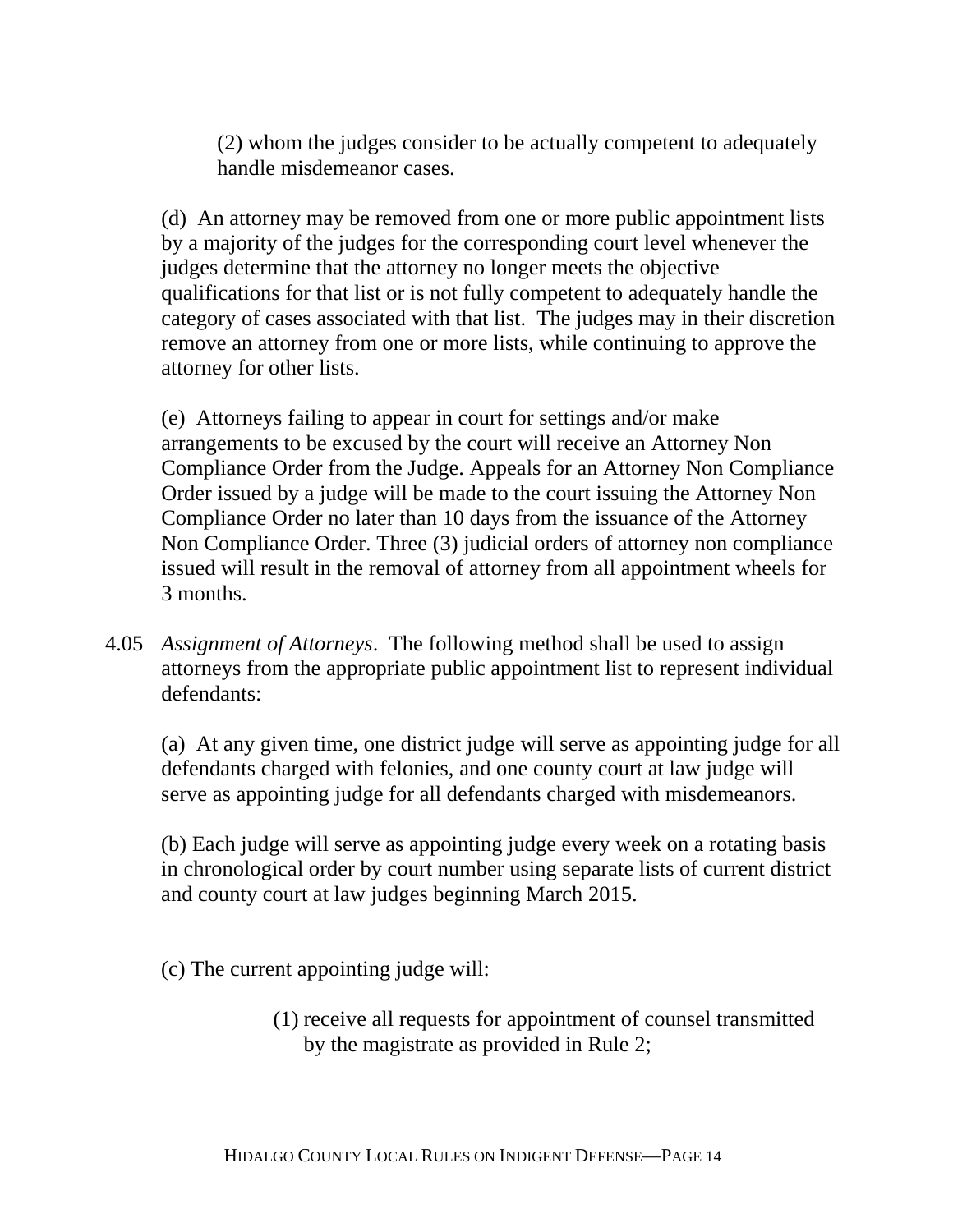- (2) determine whether each defendant requesting appointed counsel is indigent, as provided in Rule 3;
- (3) select and appoint the appropriate counsel to represent each indigent defendant as provided in this Rule; and
- (4) cause all interested parties to be notified of the appointment as provided in Rule 6.

(d) Any appointing judge may delegate any of the responsibilities described in this Rule to a magistrate or to an indigent defense administrator who has been designated by the judges and is a county employee hired to address administrative matters associated with indigent defense.

(e) The appointing judge or person delegated to make the appointment will appoint the lawyer whose name appears next in order on the public appointment list that corresponds to the most serious offense as currently charged, unless:

(1) the defendant requesting appointed counsel does not understand English, in which case the person making the appointment will appoint the lawyer who both appears next in order on the list and can communicate with the defendant in the defendant's language;

(2) the person making the appointment exercises discretionary authority to appoint one of the attorneys whose name is among the next five names in order on the appropriate list; or

(3) in unusual circumstances, the person making the appointment enters a written finding of good cause on the record for appointing any qualified, willing attorney regardless of whether the attorney's name is among the first five names on the appropriate list.

(f) Whenever a lawyer is appointed out of order under Rule 4.05(e), the lawyer who is appointed out of order will move to the last place in order on that list, and any lawyer who was not appointed will remain at the top of the list until appointed or removed from the list.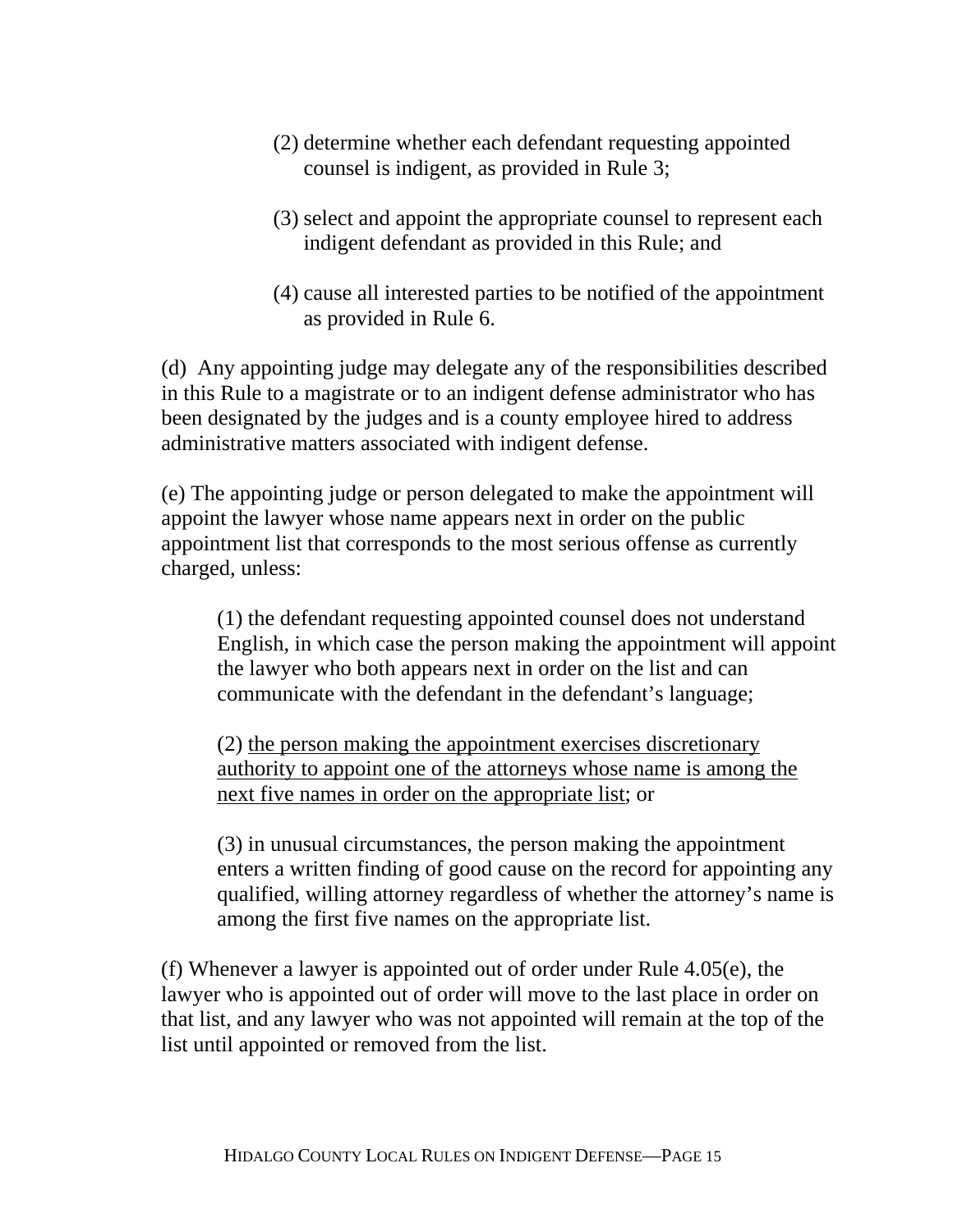(g) Each attorney appointed under this Rule to represent the defendant in the trial court is appointed to represent the defendant through trial and post-trial proceedings in the trial court.

(h) At the conclusion of all proceedings in the trial court, including post-trial motions, if an indigent defendant wishes to file an appeal, the appointing judge or person(s) designated by the judges to appoint counsel will appoint the lawyer whose name appears next in order on the Appellate List subject to the same rotation requirements as those in Rule 4.05(e) and (f).

#### **Rule 5. Selection and Appointment of Counsel in Death Penalty Cases**

- 5.01 Whenever a capital felony case is filed, the presiding judge in the district court in which the case is filed shall appoint two attorneys at the time the initial appointment is made, unless and until the state gives notice in writing that the state will not seek the death penalty.
- 5.02 *Qualifications of Lead Counsel*. To be assigned as lead counsel in a death penalty case an attorney must:

(a) Be on the list of attorneys approved by the local selection committee of the administrative judicial region for appointment in death penalty cases as provided in Article 26.052 of the Code of Criminal Procedure;

(b) Have met the qualifications for placement on the Capital Felony List in this county as set forth in Rule 4.02(e), whether or not the attorney has ever applied for placement on that list;

(c) Have tried to verdict at least 15 felony jury trials as lead counsel;

(d) Have tried to verdict two death penalty cases as first or second chair defense counsel; and

(e) Be approved for appointment in the case by a majority of the felony judges in the county.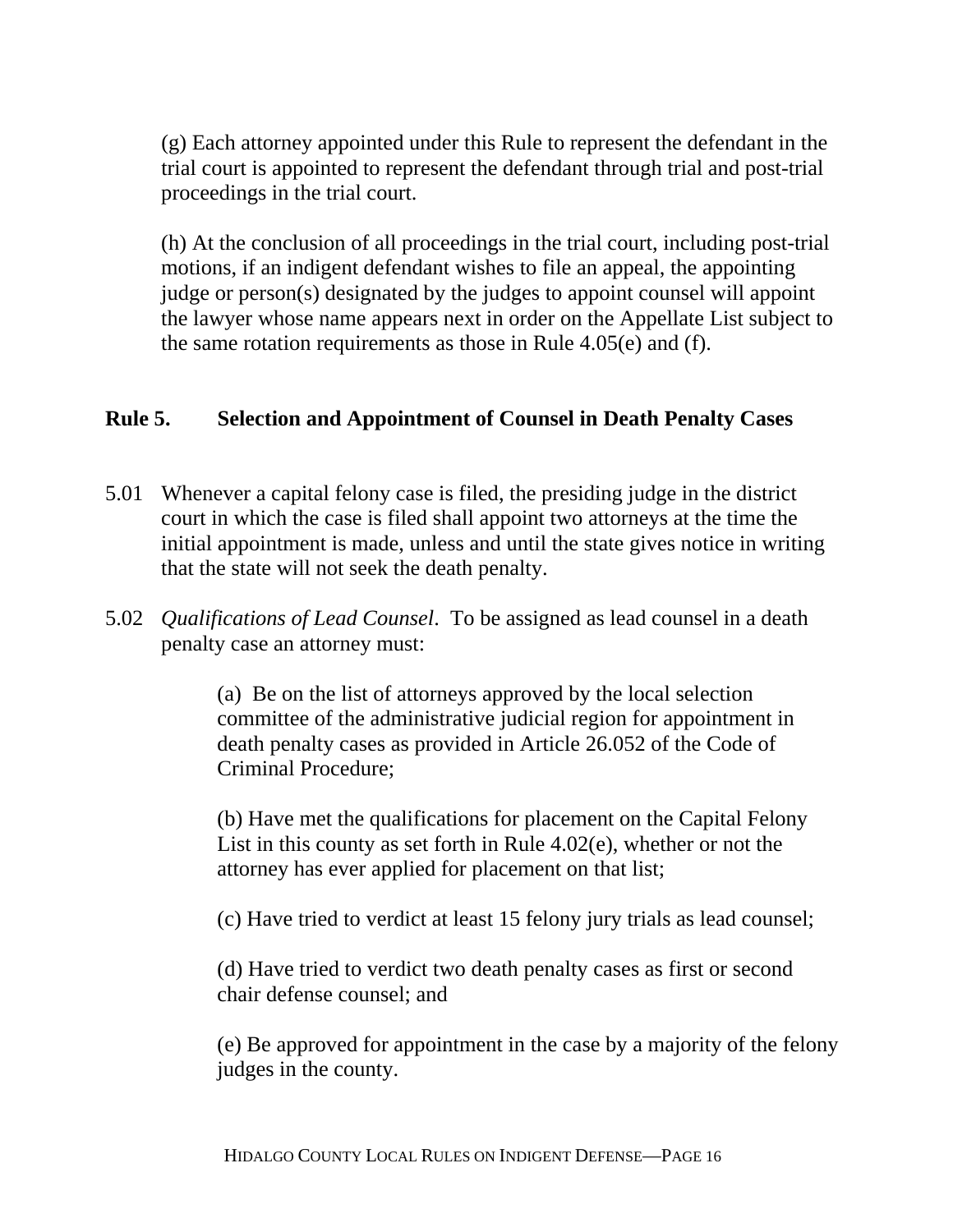5.03 *Qualifications of Second Chair Counsel*. To be assigned as second chair counsel in a death penalty case an attorney must:

> (a) Be on the list of attorneys approved by the local selection committee of the administrative judicial region for appointment in death penalty cases as provided in Article 26.052 of the Code of Criminal Procedure;

(b) Have met the qualifications for placement on the Capital Felony List in this county as set forth in Rule 4.02(e), whether or not the attorney has ever applied for placement on that list; and

(c) Be approved for appointment in the case by a majority of the felony judges in the county.

# **Rule 6. Notice of Appointment, Determination, and Contact with the Defendant**

6.01 *Notice of Determination that the Defendant is Not Indigent*. If the person making the appointment determines that a person who requests appointment of counsel is not indigent under the standards and procedures described in Rule 3, he or she will enter that finding on the person's counsel request form, cause it to be returned to the person, and cause a copy to be filed with the other orders in the case.

# 6.02 *Notice of Determination that the Defendant is Indigent and Appointment of Counsel*.

 If the person making the appointment finds that a person who requests counsel is indigent, he or she will cause all information in the notice of appointment to be issued to the appointed counsel and to the indigent person, and to be filed with the orders in the case. Appointed counsel will be notified by at least one of the following methods: telephone, facsimile, electronic mail, in person, or other immediate means of communication.

6.03 *Attorney Acceptance of Appointment and Contact with the Defendant*. The appointed attorney is required to provide the court, within 24 hours of receiving notice of appointment, a signed acknowledgment of the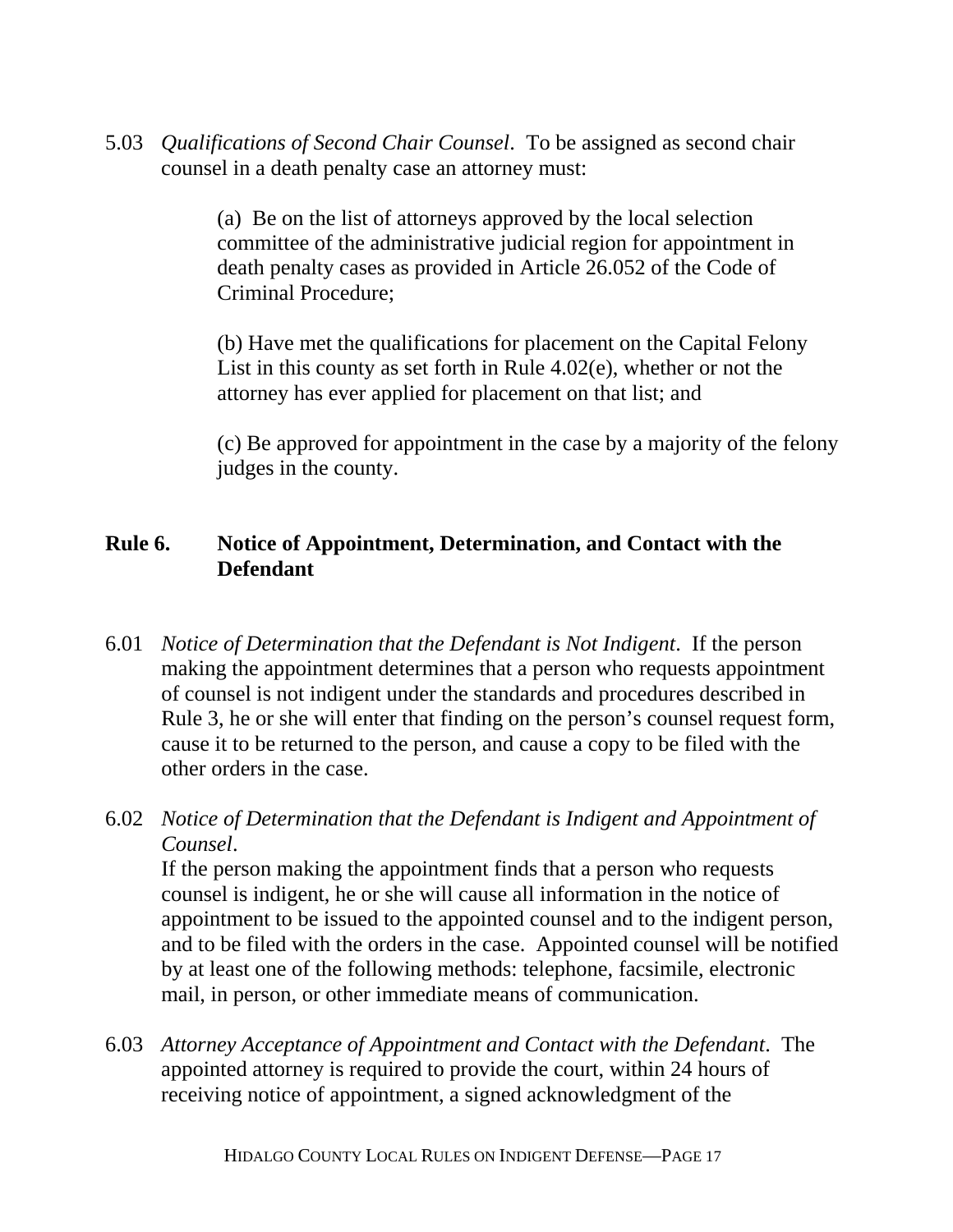appointment and a confirmation that the attorney has made the reasonable effort required under Article  $26.04(j)(1)$  to contact the defendant by the end of the first working day after the date of the appointment:

(a) The appointed attorney shall deliver the acknowledgment and confirmation on a form approved by the judges to the appointing judge or person(s) designated by the judges to appoint counsel.

(b) The acknowledgment and confirmation shall be delivered by hand or by facsimile or by such other means as the judges may approve.

(c) The attorney shall contact the defendant within twenty-four (24) hours of accepting an appointment by regular mail, facsimile, inperson at the jail or by teleconference.

(d) If the attorney cannot visit the defendant in person at the jail or via teleconference within twenty-four (24) hours of the acceptance of an appointment, the attorney must contact the defendant by regular mail, facsimile, in- person at the jail or by teleconference within twenty-four (24) hours of the acceptance of an appointment and shall make personal contact with defendant in person or via teleconference no later than five (5) days from the appointment acceptance date. An Attorney Non Compliance Order will be issued to all attorneys that do not to comply with this rule by the Indigent Defense Office. Appeals from an Attorney Non Compliance Order will be made in writing to the Indigent Defense Office. Failed attempts to contact defendant through teleconference because of technical issues or high traffic will not be considered good cause for an appeal. Three (3) orders of non compliance issued will result in the removal of attorney from all appointment wheels for 3 months. Orders of Attorney Non Compliance issued under this rule will not be cumulative with any other non compliance orders issued by the Courts.

## **Rule 7. Replacement of Appointed Counsel**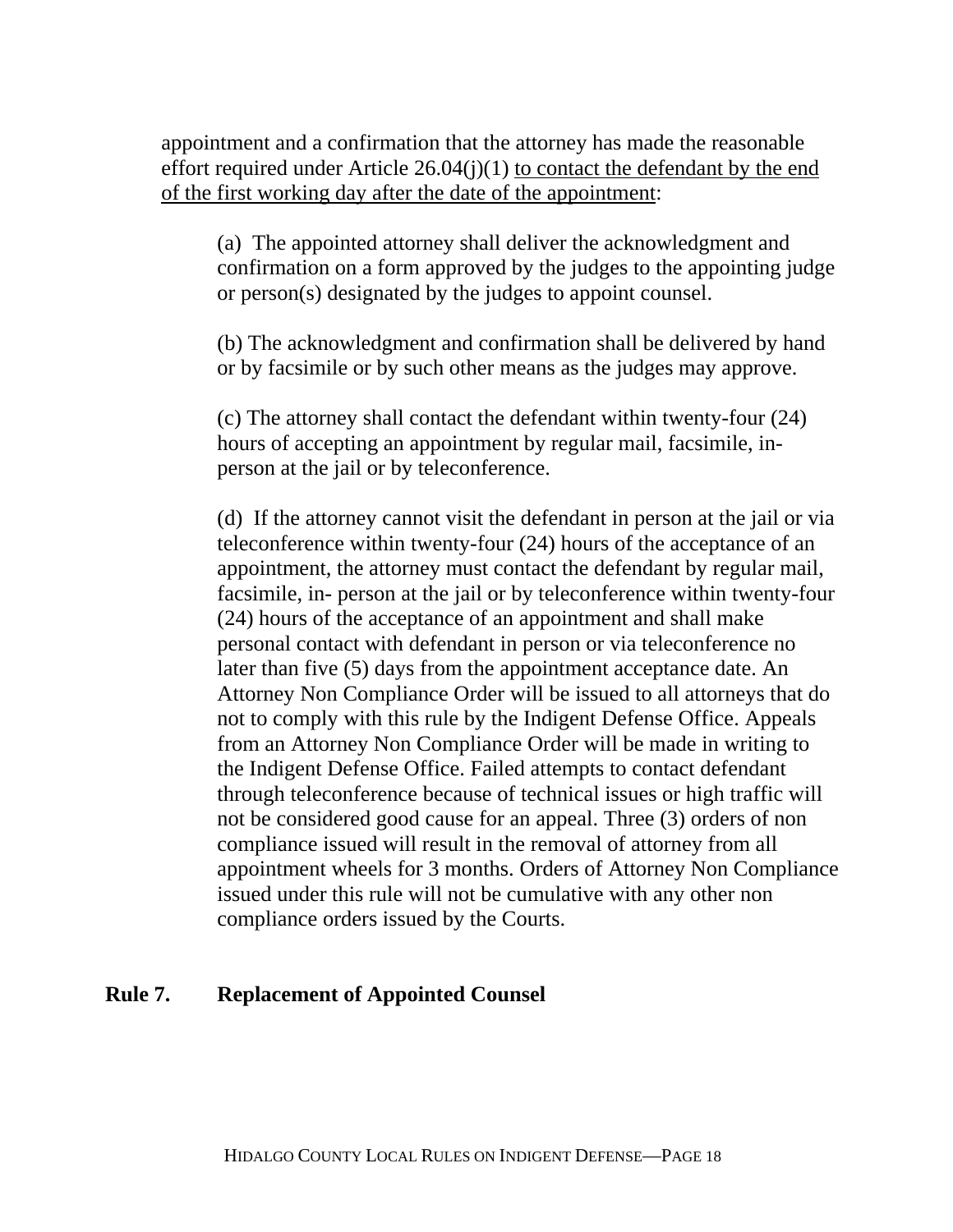- 7.01 *Attorney Request.* A lawyer may be relieved from an appointment upon satisfying the judge that the lawyer has good cause for being relieved and that the client will not be prejudiced.
- 7.02 *Judicial Determination.* The judge presiding over a criminal case may replace appointed counsel after entering written findings in the record showing good cause for the replacement and no prejudice to the defendant, including, without limitation:

(a) current information about the defendant and charges indicates that counsel of different qualifications is appropriate for the defendant under these rules; or

(b) replacement of appointed counsel in a death penalty case is required under Article 26.052(e) of the Code of Criminal Procedure.

7.03 *Defendant Request*. The judge presiding over the trial court proceedings in a criminal case will replace appointed counsel at the defendant's request if:

> (a) the defendant requests an attorney other than trial defense counsel for appeal or post-conviction *habeas corpus* proceedings; or

(b) the defendant shows good cause for replacing appointed counsel, including counsel's persistent or prolonged failure to communicate with the defendant.

7.04 *Appointing Replacement Counsel*. Whenever appointed counsel is replaced under this Rule, replacement counsel immediately shall be selected and appointed in accordance with the procedures described in Rules 4, 5, and 6.

## **Rule 8. Attorney Fee Schedule and Compensation of Appointed Attorneys**

8.01 *Fee Schedule*. The county will pay appointed counsel for all time reasonably necessary for adequate representation of the defendant, as approved by a judge, according to the following fee schedule adopted as provided under Article 26.05(b) of the Code of Criminal Procedure: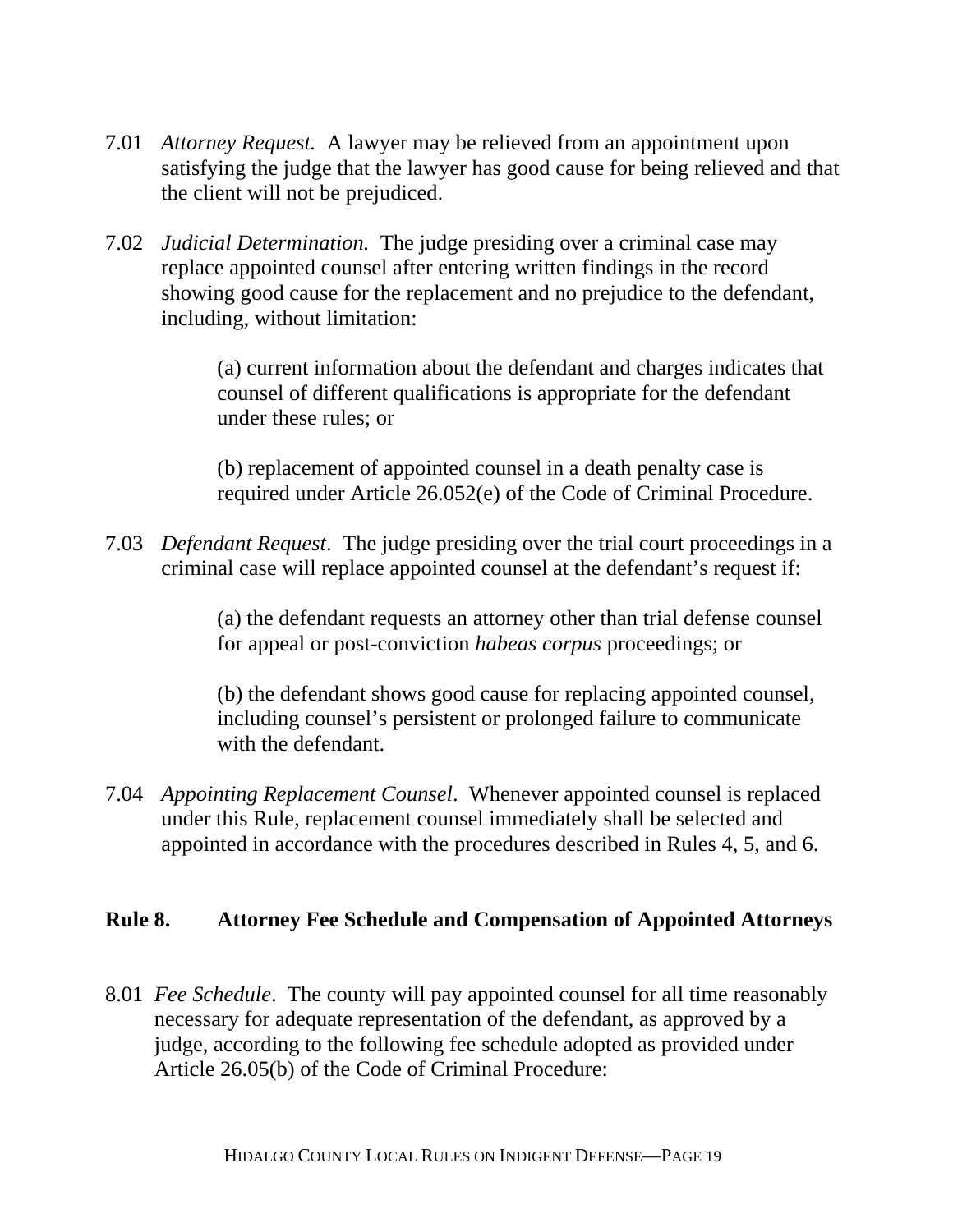- (a) Appointed attorneys shall be paid \$70 per hour for all documented out-of-court, \$100 per hour in-court time, and \$100 per hour on appeals for all documented time that is actually spent on the case that reasonable professionals would agree was objectively necessary for a qualified criminal defense attorney in the community to represent the client; and
- (b) For good cause or exceptional circumstances, an appointed attorney may request payment at an hourly rate above the rates specified in subsection (a) of this Rule, subject to review and approval by the judge presiding over the case as specified in Rule 8.02.
- (c) Misdemeanor appointed attorneys shall be paid by using the following fee schedule:

 Initial Jail Visit \$50. Writ Securing Bond Reduction \$75. Secure Jail Release \$100.

 Plea/Dismissal Flat Rate \$300. Motion to Revoke/Motion to Adjudicate \$300. Suppression \$400. Pretrial Diversion/ADR \$400.

Trials \$70. per hour for all documented out-of-court and \$100. per hour for in-court time, for all documented time that is actually spent on the case that reasonable professionals would agree was objectively necessary for a qualified criminal defense attorney in the community to represent the client.

(d)Misdemeanor cases will have the following caps:

 Suppressions \$400. ADR, Pre-trial diversions \$400. Pleas/Dismissals \$500. Trials \$1000.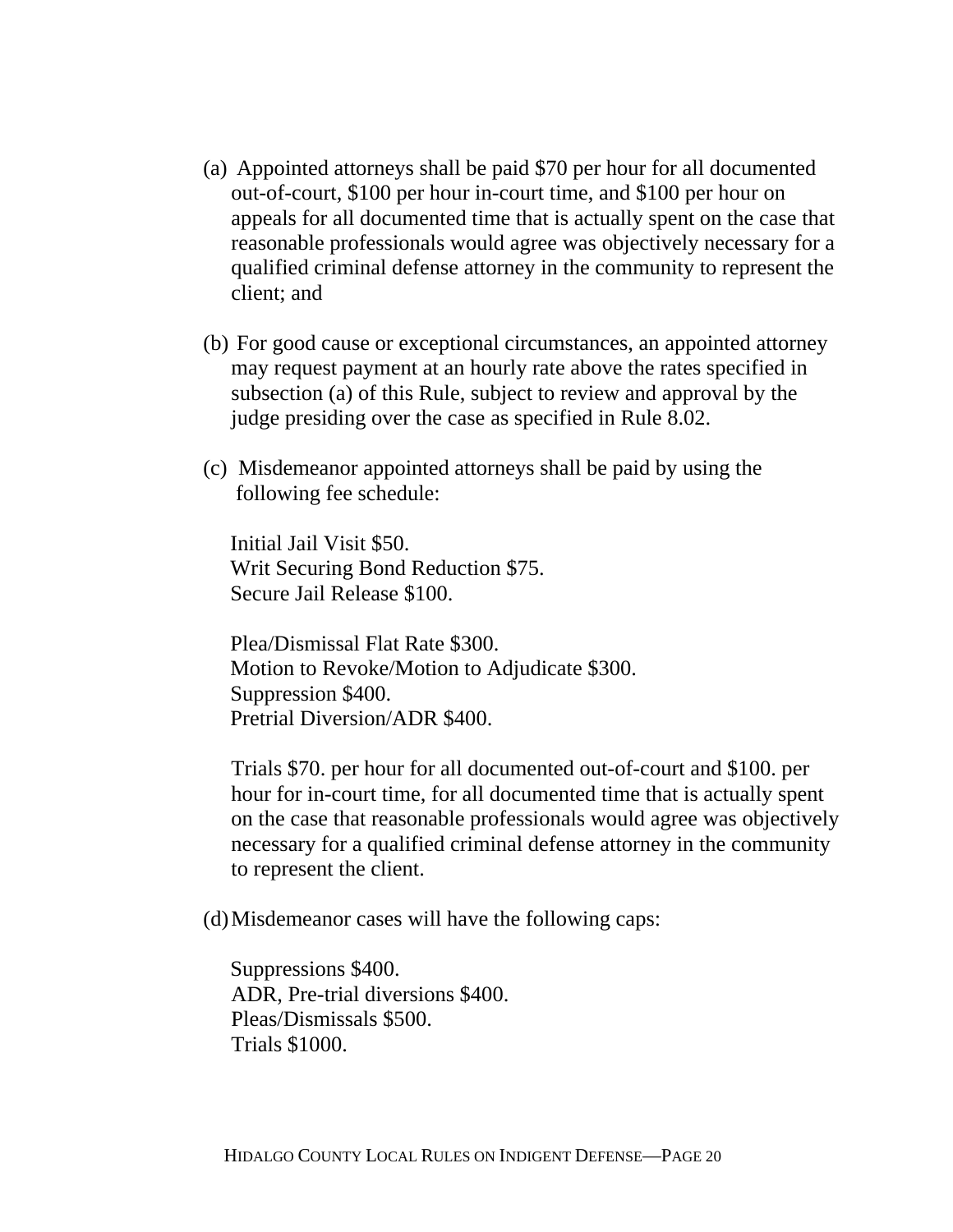(e) Guidelines for the misdemeanor fee schedule are as follows:

1. No claim will be paid unless properly submitted within 45 days of disposition.

2. All dismissals on pre complaint or pre indictment will be paid on an hourly basis only and voucher will be submitted to the Judge that appointed counsel.

3. When it becomes necessary for the court to appoint an attorney to advise and counsel a witness whose own testimony might subject that witness to potential criminal liability, counsel will be entitled to compensation at the hourly rate which would be payable if counsel had been appointed to represent the defendant in the case on trial.

4. Attorneys handling waiver pleas will be paid as if the case had been indicted.

5. Request for prior approval to exceed the maximum stated in/out-of-court hourly rate must be filed in the appropriate court and set out the need to exceed the maximum and a justification of the cost. Extraordinary circumstances must be presented in order to obtain Court approval.

6. If the County Auditor's Office detects simple mathematical errors in a pay voucher, it will compute the voucher and pay it out based on the auditor's calculations.

7. When possible, prior court approval should be obtained before incurring expenses for investigation and for mental health and other experts.

8. For multiple cases/counts, including indictments, motions to revoke, complaints, and/or any combination of these you may be approved an additional \$50 per misdemeanor case with a cap of \$500 to be submitted on the same voucher.

9. Writs filed while defendant has a preexisting hold from another agency will not be paid.

10. Court appearances to pass a case will be limited to ¼ hour per pass.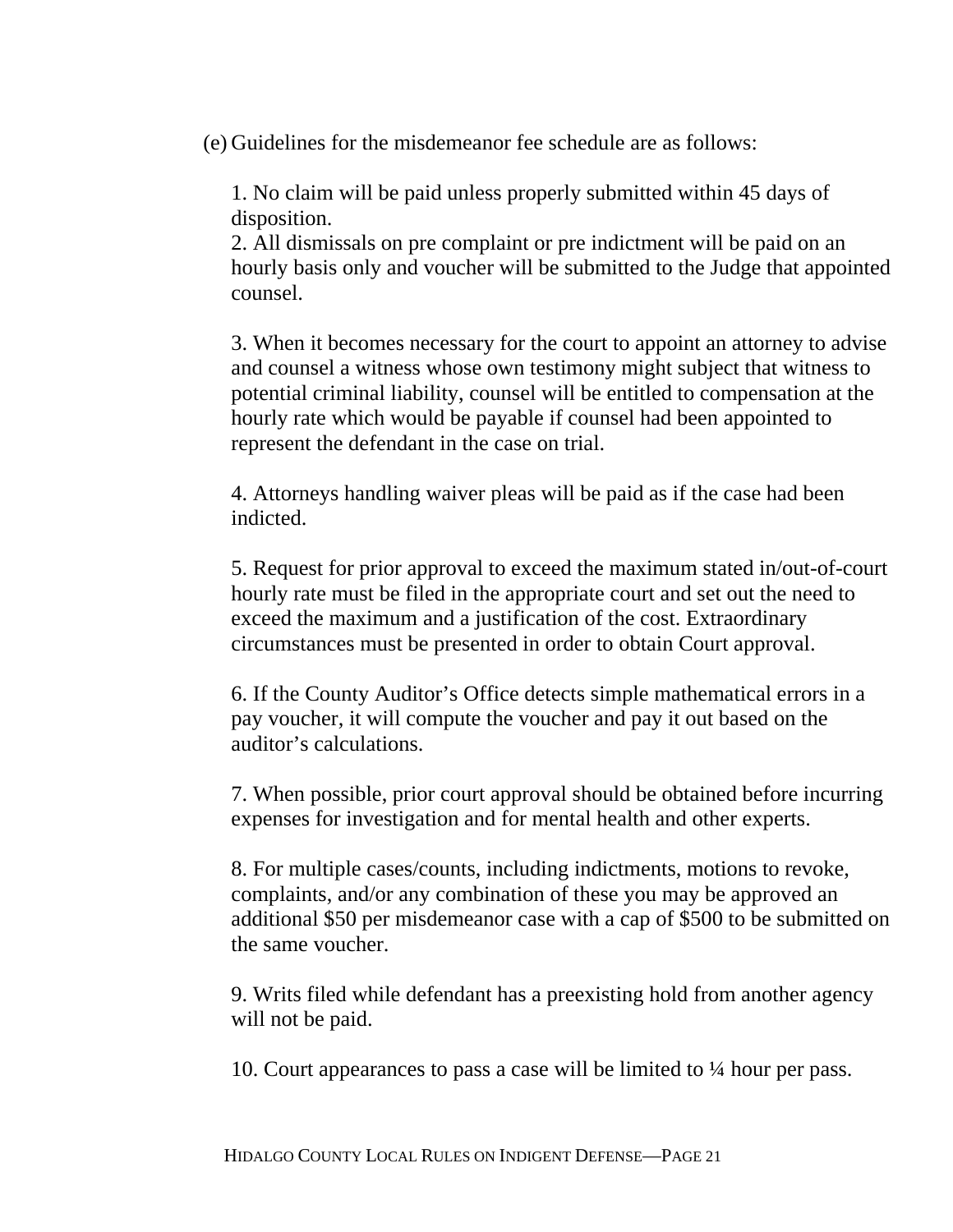- 8.02 *Judicial Determination of Attorney Compensation.* The judge presiding over the case for which the appointed attorney seeks compensation will use the following procedures to review and approve the appropriate compensation:
	- (a) The appointed counsel must submit to the presiding judge a form approved by the judges for itemizing the services performed.
	- (b)The presiding judge hearing a motion under this Rule will either approve the amount requested or enter written findings stating the amount of payment that the judge approves and each reason for approving an amount different from the requested amount.
	- (c) An attorney whose request for payment is disapproved may appeal the disapproval by filing a motion with the presiding judge of the administrative judicial region, as provided under Article 26.05(c) of the Code of Criminal Procedure.
	- (d) The county will reimburse appointed attorneys for investigation and expert witness expenses incurred on behalf of an indigent client as provided under Articles 26.05(d) and 26.052(f) - (h) of the Code of Criminal Procedure.
	- (e) Attorneys appointed to represent defendants shall submit their vouchers no later than 45 days from the date of disposition on misdemeanor cases and no later than 90 days on felony cases.
- 8.03 *Investigative and Expert Expenses.* Counsel appointed in a non-capital case shall be reimbursed for reasonable and necessary expenses, including expenses for investigation and for mental health and other experts. Expenses incurred with and without prior court approval shall be reimbursed, according to the procedures set forth below. When possible, prior court approval should be obtained before incurring expenses for investigation and for mental health and other experts.
	- (a) Procedure With Prior Court Approval: Appointed counsel may file with the trial court a pretrial ex parte confidential request for advance payment of investigative and expert expenses. The request for expenses must state, as applicable.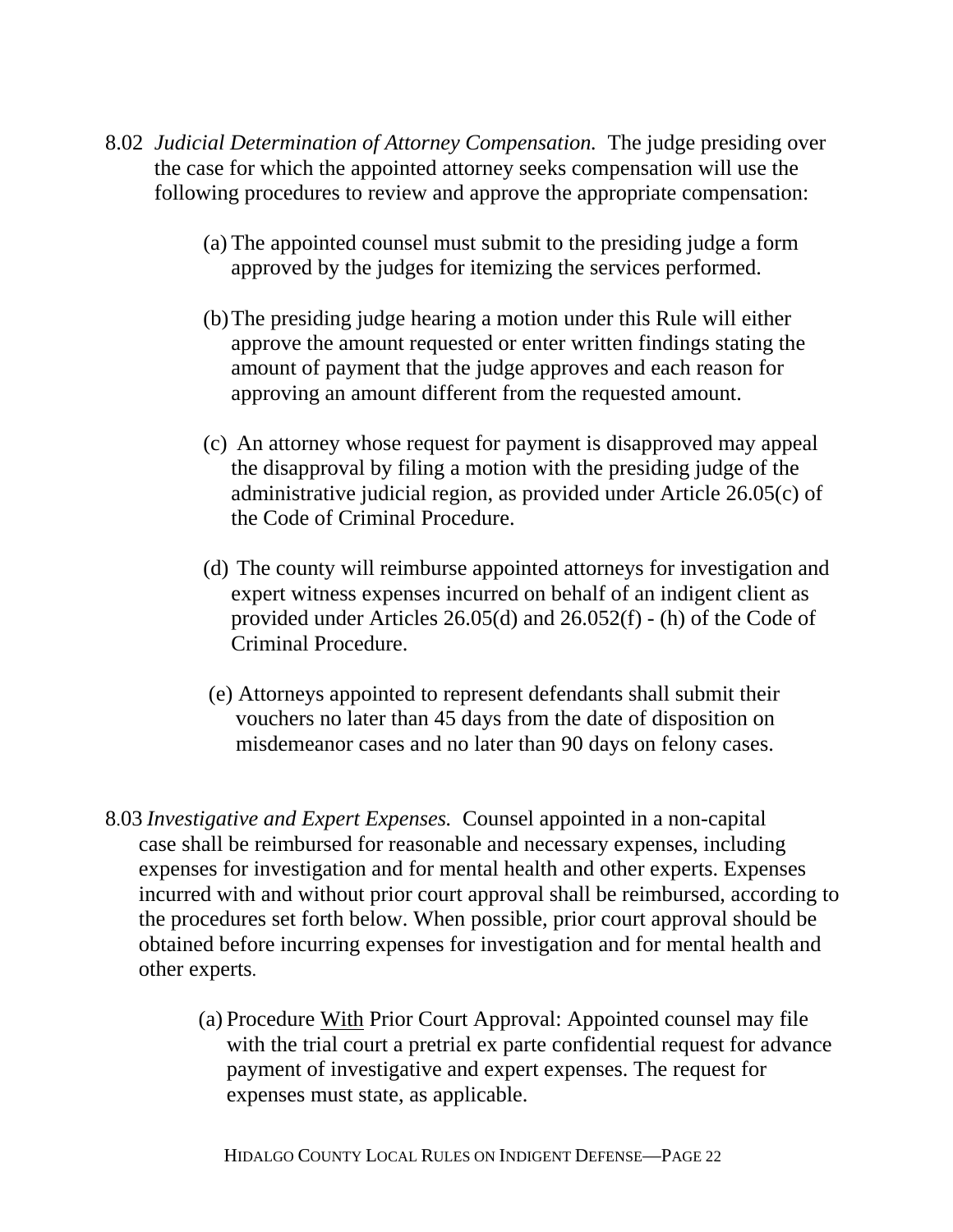(1) the type of investigation to be conducted or the type of expert to be retained;

 (2) specific facts that suggest the investigation will result in admissible evidence or that the services of an expert are reasonably necessary to assist in the preparation of a potential defense; and (3) an itemized list of anticipated expenses for each investigation or each expert.

 (a;1) The court shall grant the request for advance payment of expenses in whole or in part if the request is reasonable. If the court denies in whole or in part the request for expenses, the court shall:

(1)state the reasons for the denial in writing;

- (2) attach the denial to the confidential request; and
- (3)submit the request and denial as a sealed exhibit to the record.

 (b) Procedure Without Prior Court Approval: Appointed counsel may incur investigative or expert expenses without prior approval of the court. On presentation of a claim for reimbursement, the court shall order reimbursement of counsel for the expenses, if the expenses are reasonably necessary and reasonably incurred. Unreasonable or unnecessary expenses will not be approved.

Articles 26.05(d), 26.052(f), (g)  $\&$  (h), Code of Criminal Procedure

## **Rule 9. Attorney Reporting**

- 9.01 *Percentage of Attorney's Practice Time*. Attorneys' handling indigent defense cases are required to annually report for the preceding fiscal year (October  $1<sup>st</sup>$  to September  $30<sup>th</sup>$ ) the percentage of the attorney's practice time that was dedicated to criminal and juvenile trials and appeals
	- (a) Attorneys are to submit their practice time on line through the Texas Indigent Defense Commission attorney reporting portal no later than October  $15<sup>th</sup>$  of each year.